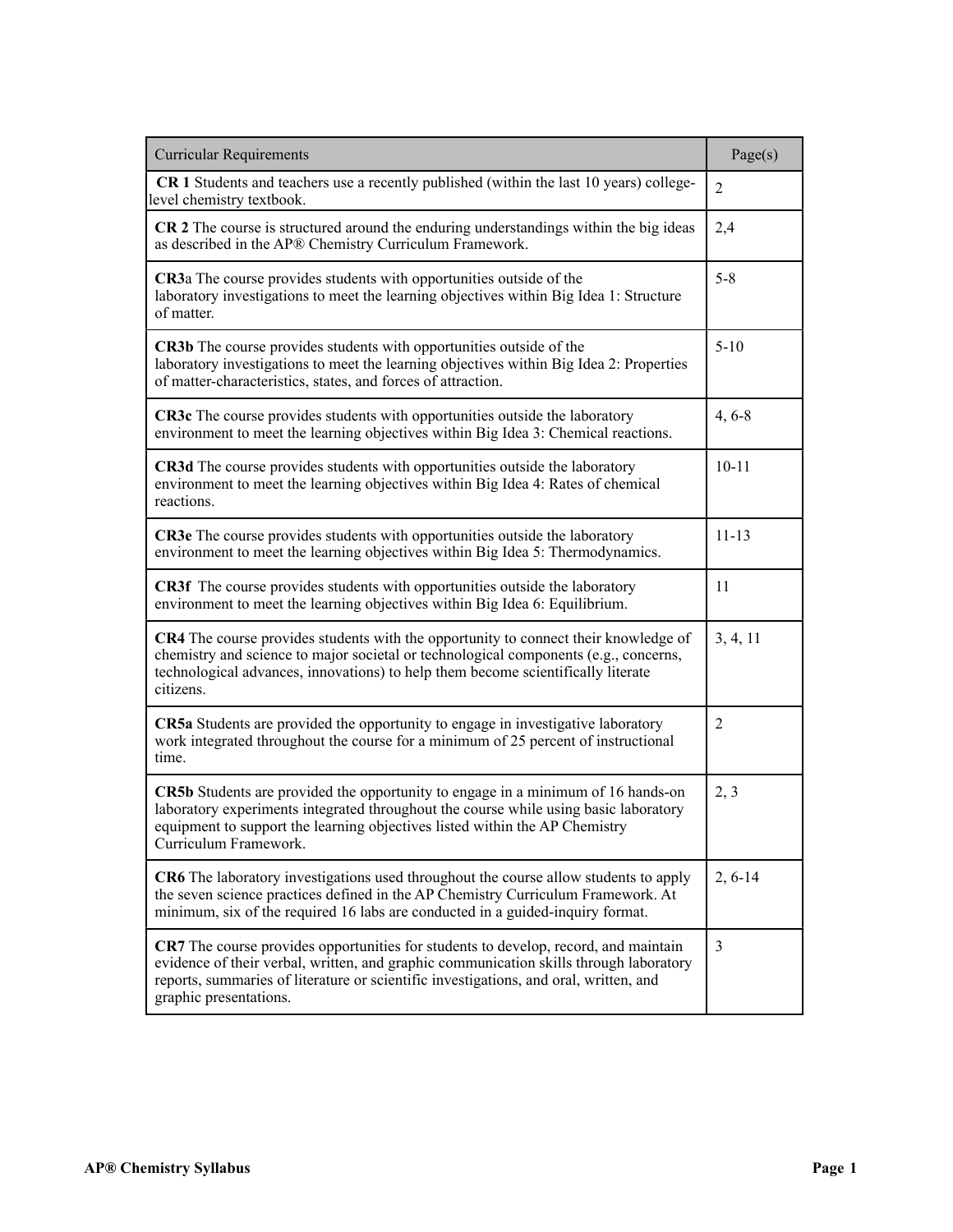# **Course Overview**

This course introduces the concepts of modern chemistry, aligned to six fundamental themes of the nature of matter and its chemical interactions called the Big Ideas, as shown in parentheses below **[CR2]**:

- Big Idea #1: Elements at the building blocks of matter, understood as arrangements of atoms.
- Big Idea #2: Chemical and physical properties are explained by the arrangements of atoms, ions, or molecules, and the forces between them.
- Big Idea #3: Changes in matter involve the rearrangement and reorganization of atoms and/or the transfer of electrons.
- Big Idea #4: Rates of chemical reactions are determined by the details of molecular collisions.
- Big Idea #5: Laws of thermodynamics describe the essential role of energy and predict the direction of change.
- Big Idea #6: Bonds of attraction can be formed or broken. These processes are in constant competition and sensitive to initial conditions and external forces of change.

Topics include atomic particles and structure (1), types of chemical reactions (2, 3); stoichiometry and the use of quantitative methods to investigate reaction events (3); the release and absorption of energy as part of the reaction equation (5), electron orbitals and the geometry of molecular formation (3); competing explanations of bonds (valence bond theory and molecular orbital theory) (3, 4, 5); the behavior of ideal and real gases, intermolecular forces in liquids, formation of crystal lattices in solids  $(2, 6)$ ; an analysis of reactions in solutions that includes studies of reaction rates and chemical equilibrium  $(3, 4)$ , acidbase reactions and buffers (3), and electron transfer reactions and their application in electrochemical cells (3). Students also investigate basic concepts of organic chemistry and entropy (2, 5).

### **Instructional Resources**

Students are required to obtain the following texts **[CR1]**:

- *Chemistry and Chemical Reactivity,* 9th edition published 2014, John Kotz, Paul Treichel, John Townsend, David Treichel. Softcover version includes online resources and 24 months access to OWLv2, which includes quizzes, simulations, and interactive exercises.
- AP Guided Inquiry Experiments: Applying the Science Practices Student Manual (February, 2013, CollegeBoard). This is referenced as AP Guided Inquiry Experiment in the Lab Assignments.
- *Illustrated Guide to Home Chemistry Experiments*, Robert Bruce Thompson (DIY Science, 2008) This text includes 17 experiments aligned to 2009 AP Chemistry expectations, as well as other experiments in organic chemistry and forensics, and is designed for individual students working in a home environment. Either this text or the following must be purchased in addition to the AP Guided Inquiry Experiments Student Manual, since these texts contain important safety and procedures information for students performing experiments at home.
- ALTERNATE LAB TEXT: *The Home Scientist Chemistry Kit Manual* (Jan 2013) is an alternate version of the I*llustrated Guide to Home Chemistry Experiments* which is available online and accompanies the kit described below. [\(http://](http://www.thehomescientist.com/manuals/ck01-manual.pdf) [www.thehomescientist.com/manuals/ck01-manual.pdf](http://www.thehomescientist.com/manuals/ck01-manual.pdf)). This is referenced as HSCKM in the Lab Assignments.
- Students must purchase sufficient chemical equipment and chemicals to perform 18 experiments for lab credit. While no specific chemistry set is required, labs for the course can be completed using the Home Scientist Chemistry CK101 set described here: [http://makezine.com/2011/06/22/bob-thompsons-homeschooler-chemistry-set/\)](http://makezine.com/2011/06/22/bob-thompsons-homeschooler-chemistry-set/)

#### **Instructional Context**

Class normally meets two times a week for 38 weeks in online live chat sessions of 90 minutes each. Two sessions are used to discuss assigned text readings and web-hosted lecture materials. Sessions make extensive use of internet resources including simulations, pictures, diagrams and animations, short videos, and current events, as well as the textbook publisher's companion site. Chat logs are available as soon as chat ends for students who missed class or need to review discussions.

A third weekly hour-long session is used to analyze posted lab results, improve student lab techniques, data analysis and presentation skills. These quasi-tutorial sessions provide materials that bridge the high school-to-college gaps in student backgrounds and cover selected topics in greater depth than the text, and include review of representative questions from previous AP courses.

# **Investigative Laboratory Component**

Students are required to perform 18 labs (allowing 2-3 chat sessions per lab), spending three to five hours for each on lab setup, execution, and reporting, for a total commitment of 25% of their course time [**CR5a]**. Students must complete the safety introductions and three Lab Skills exercises prior to formal lab work to ensure their safety.[**CR5b, CR6**]. These initial exercises require students to build their own equipment, helping them develop an understanding of the relationship between the measuring device and the quantity measured, as well as challenging their creative skills.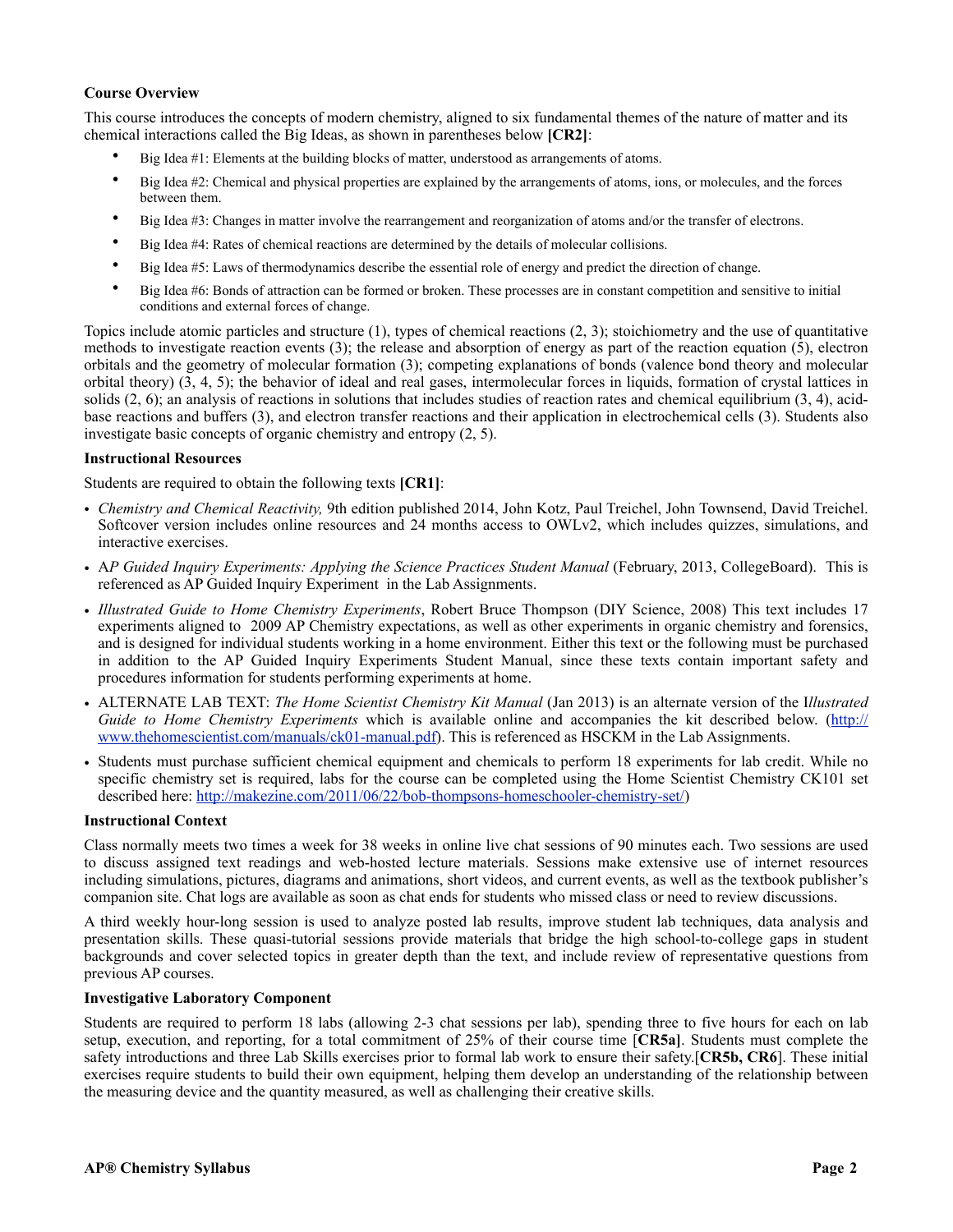All of the formal lab exercises are presented as Guided Inquiry investigations. Students review the lab purpose and techniques in chat, identifying the science skills and learning objectives for each lab. They then investigate options for achieving these goals, using as references the *The Home Scientist Chemistry Kit Manual* (Robert Bruce Thomson, 2013) , *Illustrated Guide to Home Chemistry Experiments* (Robert Bruce Thomson, O'Reilly 2008), *AP Chemistry Lab Manual* (College Board, 2009), and *AP Chemistry Guided Inquiry Experiments* (College Board, 2013)*,* and jointly identify an appropriate experimental approach, materials, equipment, and required safety practices. Once their proposed experiment has been reviewed by the teacher to ensure that the methods are safe and will achieve the learning objectives, the students carry out their experiments, presenting their individual results and defending their analysis in chat.

Each student must complete and upload a formal laboratory report to a common bulletin board for teacher and peer review, and maintain a laboratory notebook as evidence of their work. Reports must include the title, an abstract (under 200 words), a list of materials and equipment used, and a description of the procedure followed. These must be in sufficient detail that another student can repeat the experiment. The rest of the report includes data tables, sample calculations demonstrating the data reduction methods used, including statistical error analysis, all derived or calculated organized appropriately in list or tabular format, graphical displays or analysis, and clearly identified conclusions. Students may also be required to answer specific questions and upload further evidence (photos or videos) to prove they conducted the lab as designed. **[CR7]**.

Live-chat and asynchronous bulletin-board discussions of lab exercise processes, questions posed in the Guided Inquiry instructions, individual adaptations, and data analysis techniques allow students to develop skill in precisely communicating lab experiences, and to work together to identify successful strategies for current and subsequent laboratory work. Students gain additional experience in data analysis possibilities and statistical error analysis by using spreadsheets such as Excel for data manipulation and presentation.

# **Teaching Strategies**

All our school courses are designed to take advantage of our asynchronous environment. This course uses live chat sessions, a Chemistry content site developed by the teacher, and the Moodle course content delivery system, to support asynchronous access to course materials, including web-based lecture notes, course calendars and lecture schedule, quizzes, forums, and wikis. Materials presented through teacher lectures at brick-and-mortar schools are presented instead as teacher-written websites, read at the student's own convenience, employing multimedia resources to demonstrate processes. Both static website materials and chat sessions make extensive use of the textbook's companion website animations and videos, as well as other publicly available online resources (such as videos of chemical reactions at YouTube). The forums and wikis allow students to enter materials at their own convenience and share their homework assignments and study notes with each other, supporting a cooperative learning environment. The course site also includes general study aids, homework assignment pages for each chat session, study notes for reading assignments, and instructions for the lab associated with that unit.

Students are expected to demonstrate a high level of self-discipline and self-motivation in preparing for our limited discussion time. All preparation work (reading text and web lectures, completing assignments at the text publisher's companion site, posting assigned problems) must be completed prior to chat sessions. Live chat time is devoted to addressing students' questions, reviewing assignments posted to the class online forum, presenting supplementary materials (especially graphics, including web-based animations and simulations) or raising discussion topics suggested by the text, current events, or ongoing student concerns. **[CR 4, CR 7]** 

Students upload their homework, lab data, and lab reports to the Moodle forum. They are also encouraged to contribute definitions of terms and concepts or historical notes to the Moodle wiki pages. Chat logs, solved homework problems, lab reports, and wiki entries become part of the course content, accessible to all class participants, supporting a student-centered, cooperative learning environment.

The flexibility of the Moodle environment, real-time online chat, ten years of previous chat records, and access to the Internet allow the teacher to respond quickly to specific interests or learning needs of the student, tailoring the presentation of material to compensate for differences in background and to challenge gifted students with additional material by creating alternate presentations on the fly, or (where a traditional classroom teacher might use a blackboard or slides), leading students on "Web tours" to sites that contain descriptions of research, animations, and simulations of the topic raised by the student.

Students are encouraged to view science as a complex human endeavor, and examine the benefits and limitations of current scientific methodologies. Supplemental historical, philosophical, and religious materials from books, articles, and current events are used to help students understand the interaction of scientific theories with human societies, especially where theories involve ethical and religious issues, such as appropriate use of natural resources and possibilities of environmental damage **[CR4]**.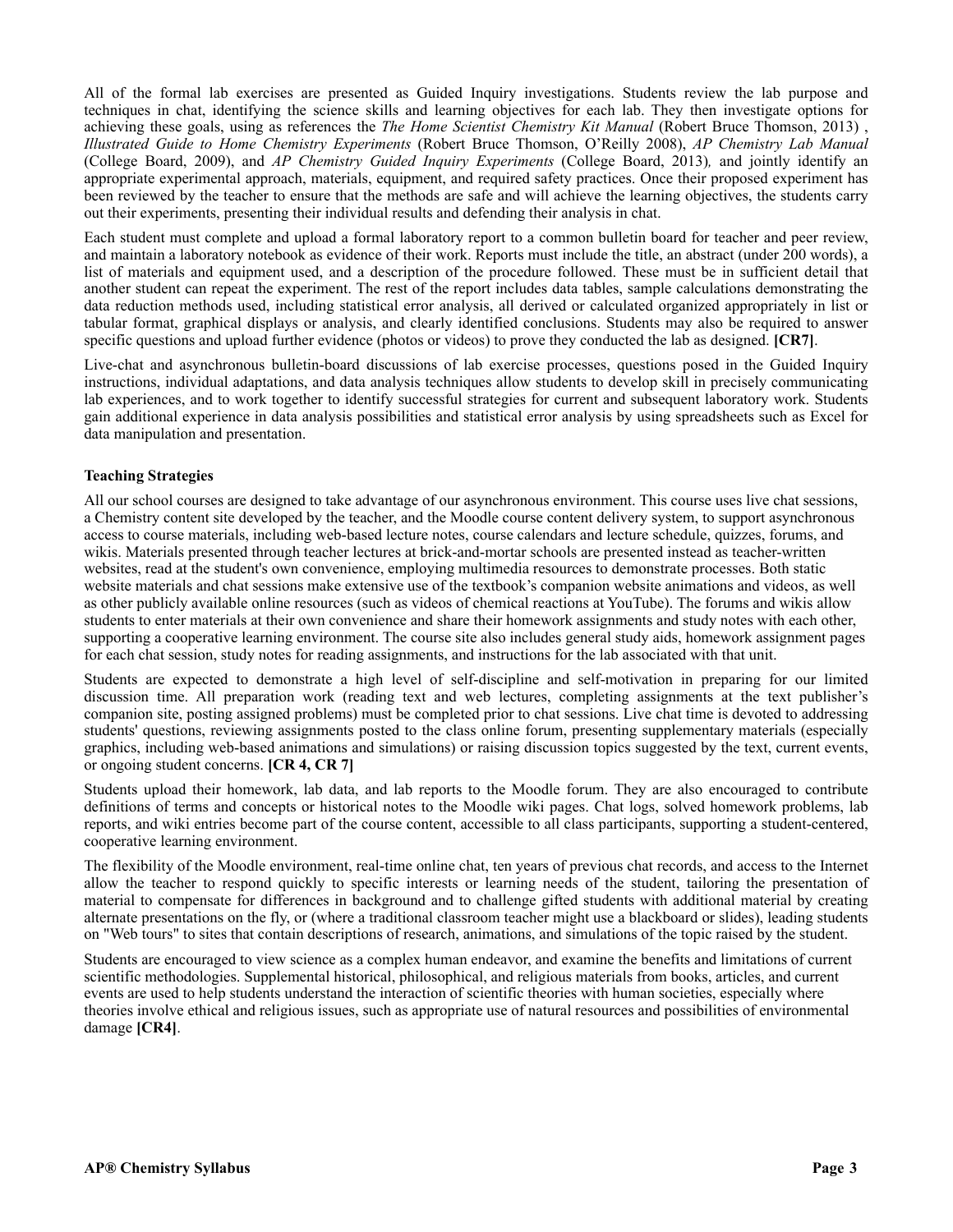|                                                   |                                                                                                                                                                                                                                                                                                                                                                           | AP Chemistry Syllabus with reference to Learning Objectives and Science Practices                                                                                                                                                                         |                                                                                                                                                                                       |                                                                                                                                                                                                                                                                                                                                                                       |
|---------------------------------------------------|---------------------------------------------------------------------------------------------------------------------------------------------------------------------------------------------------------------------------------------------------------------------------------------------------------------------------------------------------------------------------|-----------------------------------------------------------------------------------------------------------------------------------------------------------------------------------------------------------------------------------------------------------|---------------------------------------------------------------------------------------------------------------------------------------------------------------------------------------|-----------------------------------------------------------------------------------------------------------------------------------------------------------------------------------------------------------------------------------------------------------------------------------------------------------------------------------------------------------------------|
| Text/<br><b>Session</b><br>Topic                  | Text/Lecture/Discussion Topic                                                                                                                                                                                                                                                                                                                                             | Opportunities to achieve<br>specific Learning<br>Objectives (LO) using<br>textbook assignments<br>(TB), class discussion<br>(CD), homework<br>assignments (HW),<br>website lectures (WL), or<br>selected AP Free Exercise covered in<br>questions (AP).   | CR met by<br>Big Idea,<br>EK, EU<br>topics<br>session                                                                                                                                 | <b>Coordinated Lab Exercises emphasizing</b><br><b>Science Practices (SP)</b><br><b>Illustrated Guide to Home Chemistry</b><br><b>Experiments (IGHCE)</b><br>The Home Scientist Chemistry Kit<br>Manual (HSCKM)<br>AP Guided Inquiry Experiments:<br><b>Applying the Science Practices 2013</b><br>(APGIE)<br>AP Chemistry Lab Manual 2009<br>(AP2009)                |
| Intro<br>and<br>Review                            | Experimental methodology,<br>scientific notation, basic matter<br>of Basics and energy concepts                                                                                                                                                                                                                                                                           | <b>Opportunity or Activity</b><br>achieving specific<br><b>Learning Objectives</b>                                                                                                                                                                        | CR met by<br>LO                                                                                                                                                                       | Lab Methods and Safety                                                                                                                                                                                                                                                                                                                                                |
| $1:1-7$                                           | <b>Introduction to Course</b><br>• Course expectations<br>• Online resources (Moodle<br>forum use, posting homework,<br>quizzes, email)<br>• Textbook, online textbook site<br>· Basic concepts<br>· Scientific Methods,<br>Hypothesis, Natural Law<br>•Classification of Matter<br>• Atoms, molecules, compounds change<br>• Physical and chemical changes LO 3.10, 5.10 | Sample Quiz, Essay,<br>Homework entry into<br>Courseware.<br>CD: Discussion of<br>classification of matter,<br>difference between<br>chemical and physical<br><b>CD:</b> Students review                                                                  | <b>CR2:</b><br><b>Big Ideas</b><br>$1-6$<br><b>EK 3C1</b><br>EK 5D2                                                                                                                   | <b>Introduction to Chemistry Home Lab</b><br>Work<br>Students review scientific method, lab<br>notebook options, and reporting<br>procedures, and establish requirements<br>for lab accuracy and reports. [CR 7]<br>References:<br>•IGHCE Preface and Ch. 1: Introduction<br>·HSCKM Chapter 2<br>Lab Methods: Safety                                                  |
| 1:<br>Review<br>οf<br><b>Tools</b>                | <b>Tools of Quantitative Science</b><br>• Units of Measurement<br>• Precision, Accuracy,<br>Experimental Error, Standard<br>Deviation<br>·Scientific Notation<br>$\bullet$ Graphing                                                                                                                                                                                       | scientific method,<br>experimental, survey<br>ways of gathering data,<br>construction of<br>hypothesis.<br>HW: Unit conversions,<br>error estimates, scientific<br>notation, graphical<br>representation of data.<br><b>SP 1-7</b>                        | Overview<br>of Science<br>Practices<br>$1 - 7$                                                                                                                                        | Students read MSDS sheets, learn how to<br>identify and follow proper storage and<br>disposal procedures, and report on the<br>effects of improper disposal methods for<br>specific chemicals [CR 4]. SP 4<br>References:<br>·IGHCE: Ch. 2 -Lab Safety (all) and Ch. 4<br>$(pp. 48-58)$<br>·HSCKM Chapter 1.                                                          |
| <b>UNIT1</b><br><b>Big</b><br>Ideas 1,<br>2, 3, 5 | Chemical bonds, types of<br>reactions, stoichiometry                                                                                                                                                                                                                                                                                                                      | <b>Opportunity or Activity</b><br>achieving specific<br><b>Learning Objectives</b>                                                                                                                                                                        | CR met by<br>LO                                                                                                                                                                       | <b>Basic Lab Techniques, Precipitation</b><br>reactions and Calorimetry.                                                                                                                                                                                                                                                                                              |
| $2:1-4$                                           | Atoms<br>• Atomic Structure<br>• Atomic Number and Mass<br>• Isotopes<br>• Atomic Weight                                                                                                                                                                                                                                                                                  | <b>CD:</b> Students discuss<br>evidence for isotopes<br>using average atomic<br>mass and confirmation by<br>mass spectrometry<br><b>HW:</b> Students describe<br>elements by atomic<br>structure, number, mass;<br>and identify isotopes.<br>LO 1.4, 1.14 | CR <sub>3a</sub> is<br>met in this<br>session by<br>activities<br>achieving<br>learning<br>objectives<br>for Big Idea<br>1 Essential<br>Knowledge<br>areas<br><b>EK1A1</b><br>EK 1D2. | Overview of Required Equipment and<br>Chemicals<br>HW: Students generate personalized list<br>of equipment and supplies for selected<br>experiments, along with sources, and<br>identify items requiring special safety<br>procedures. SP 4, 5<br>References<br>•HSCKM Chapter 1<br>•IGHCE: Ch. 3 and Ch. 4 (45-47, 58-67)<br>• APGIE Individual Lab Materials lists. |

 $\overline{\phantom{a}}$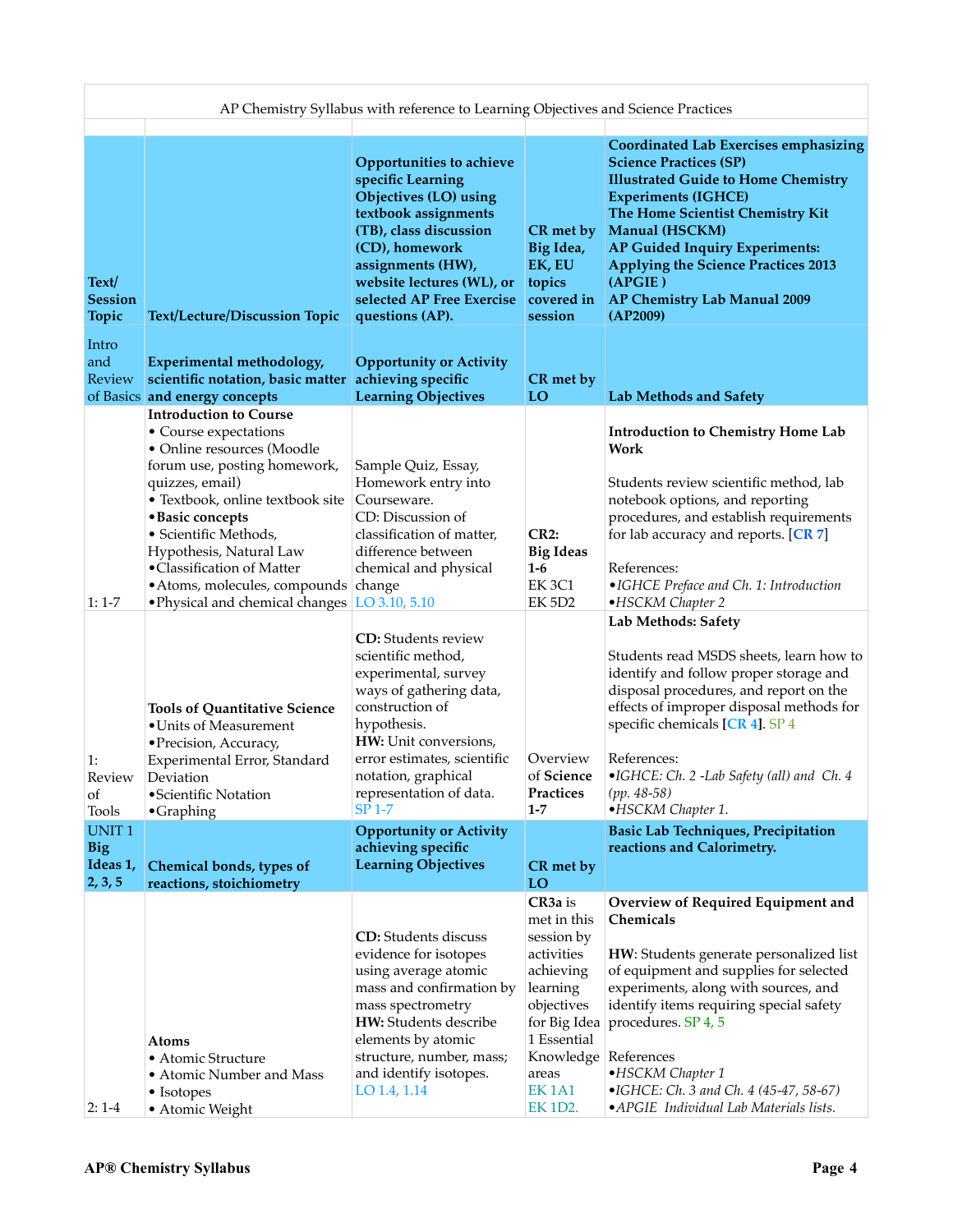|                   | Elements                                                                                                                                                                                                                                                                 | <b>CD:</b> Students practice<br>representation of scientific<br>data in table form, review<br>historical development of<br>periodic table notation.<br>HW: Students predict<br>properties of elements<br>based on group and<br>period location and<br>identify exceptions.<br>LO 1.9 | CR3a:                                                                        | LAB SKILLS A - Mastering Basic Lab<br>Skills: Equipment Calibration<br>Teacher-written Lab: REQUIRED but does<br>not count for Lab Credit)<br>Students build an equal-arm balance,<br>calibrate it, and use it along with<br>different methods of determining<br>volume to calculate the density of<br>multiple objects. Students then use<br>standard deviation analysis to determine<br>the accuracy of their measurements.<br>LO 1.1                                                                                                                                                                                                                                                                                                    |
|-------------------|--------------------------------------------------------------------------------------------------------------------------------------------------------------------------------------------------------------------------------------------------------------------------|--------------------------------------------------------------------------------------------------------------------------------------------------------------------------------------------------------------------------------------------------------------------------------------|------------------------------------------------------------------------------|--------------------------------------------------------------------------------------------------------------------------------------------------------------------------------------------------------------------------------------------------------------------------------------------------------------------------------------------------------------------------------------------------------------------------------------------------------------------------------------------------------------------------------------------------------------------------------------------------------------------------------------------------------------------------------------------------------------------------------------------|
| 2:5<br>$2.6 - 11$ | • The Periodic Table<br>Molecules and Ions<br>• Formulas and Molecular<br>Models<br>• Ionic Compounds and<br>Naming Conventions<br>• Molecular Compounds and<br>Naming Conventions<br>• The Mole<br>• Percent Composition,<br><b>Empirical and Molecular</b><br>Formulas | CD: Students show they<br>can identify formula from<br>names, names from<br>formula.<br>HW: Students use mass<br>and atomic weight to<br>determine percent<br>composition and empirical<br>formula from<br>experimental data.<br>LO 1.1, 1.2, 1.3, 1.4, 3.5, 3.6                     | <b>EK1C1</b><br>CR3a, 2c:<br>EK1A1<br><b>EK1A2</b><br><b>EK1A3</b><br>EK 3B1 | SP 2.1, 2.2, 3.1, 4.1, 4.2, 4.3, 5.1, 5.2<br>LAB SKILLS B - Mastering Basic Lab<br>Techniques: Distillation and<br>Recrystallization<br>Teacher-written Lab (REQUIRED but does<br>not count for Lab Credit)<br>Students select extraction target, justify<br>choice of method, and demonstrate basic<br>lab skills in performing experiment,<br>including safety check.<br>LO 3.10<br>SP 2.1, 2.2, 3.1, 4.1, 4.2, 4.3, 5.1, 5.2<br>References:<br>• IGHCE 6.1/HSCKM I-4: Differential<br>Solubility: Separate Sugar and Sand<br>•IGHCE 6.2 Distillation: Purify Ethanol<br>•IGHCE 6.3/HSCKM I-1: Recrystallization:<br>Purify Copper Sulfate<br>•IGHCE 6.4/HSCKM I-3: Solvent<br>Extraction: Isolate iodine present in Lugol's<br>solution |
| $3:1-3$           | • Hydrated Compounds<br><b>Chemical Reactions</b><br>• Balancing Chemical Equations LO 1.17, 1.18, 3.2                                                                                                                                                                   | WL,CD: Students examine<br>and describe<br>rearrangement of atoms<br>from one set of molecules<br>to another using<br>interactive diagrams.<br>HW: students balance<br>chemical reaction<br>equations using<br>conservation of mass,<br>atoms, and charge.                           | CR <sub>3a</sub> :<br><b>EK 1E1</b><br><b>EK1E2</b><br>EK3A1                 | LAB SKILLS C - Solution Preparation<br>Since students are responsible for their<br>own lab equipment and materials,<br>creating solutions of specific molarity/<br>molality is necessary for later<br>experiments. Students select up to three<br>solutions, calculate mass or volume of<br>solvent and solute required for each,<br>then demonstrate safety practices in<br>solution preparation and storage.<br>LO 1.19<br>SP 2, 3, 4, 5<br>References:<br>•IGHCE Lab 7.1-2 Make up a molar / molal<br>solution of a solid chemical<br>•IGHCE Lab 7.3 Make up a molar solution<br>of a liquid chemical<br>•IGHCE Lab 7.4 Make up a mass-to-volume<br>percentage solution                                                                 |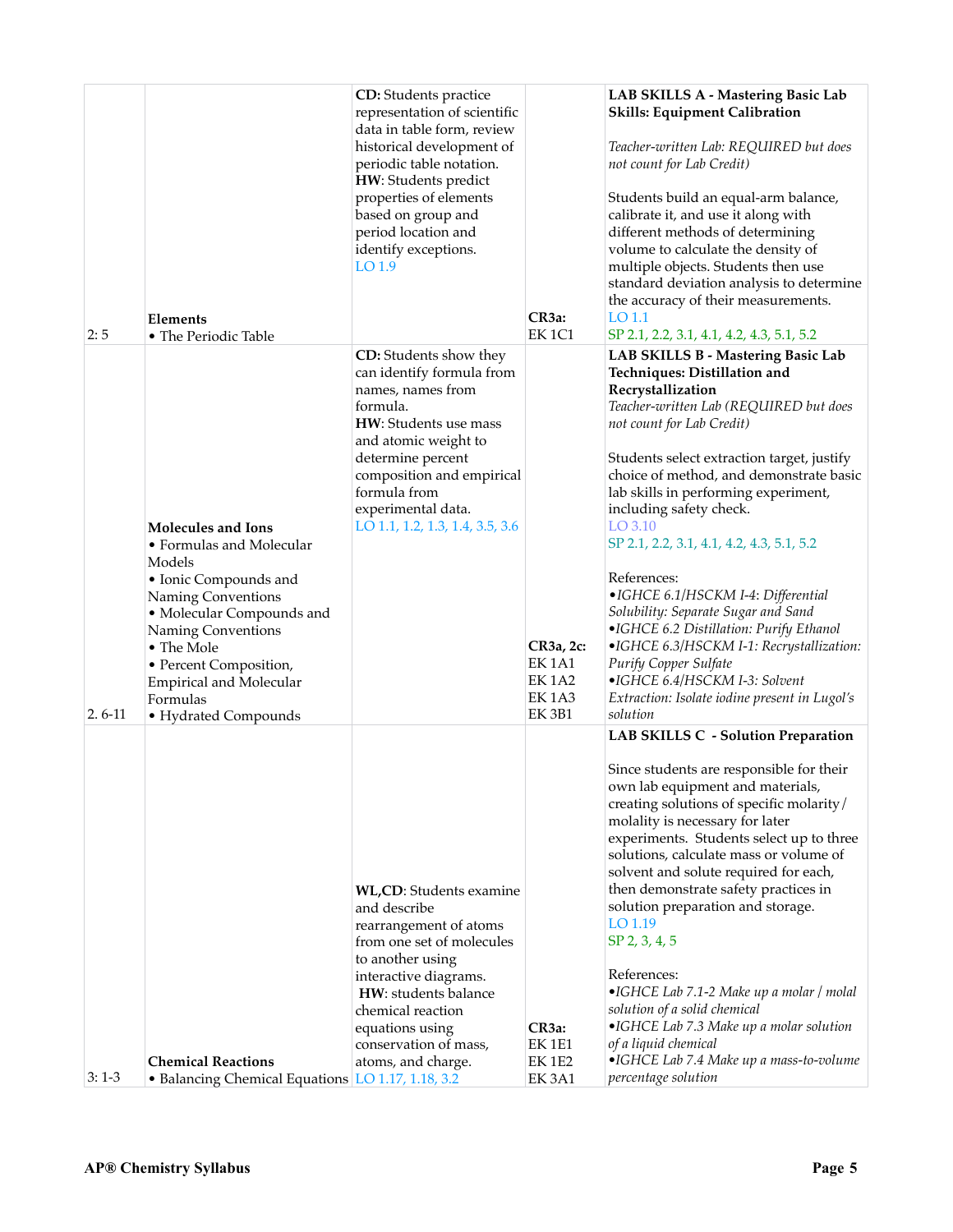| $3:4-5$ | • Chemical Equilibrium<br>• Reactions in Aqueous<br>Solutions<br>• Precipitation Reactions   | HW: Students identify<br>which reactions will be<br>precipitation reactions<br>using data from solubility<br>chart.<br>$LO$ 3.1, 3.2                                                                              | CR3c:<br>EK <sub>3A1</sub>                         | LAB #1 GUIDED INQUIRY $-$<br>Determination of water in copper<br>sulfate pentahydrate and sodium<br>hydrogen carbonate:<br>What is the Amount of Water in Common<br>Hydrates?                                                                                                                                                                                                                                                                                                                                                                                                     |
|---------|----------------------------------------------------------------------------------------------|-------------------------------------------------------------------------------------------------------------------------------------------------------------------------------------------------------------------|----------------------------------------------------|-----------------------------------------------------------------------------------------------------------------------------------------------------------------------------------------------------------------------------------------------------------------------------------------------------------------------------------------------------------------------------------------------------------------------------------------------------------------------------------------------------------------------------------------------------------------------------------|
| $3:6-7$ | • Acids and Bases<br>• Gas-Producing Reactions                                               | HW: Students classify<br>acid-base reactions, gas-<br>producing reactions;<br>predict products,<br>including net ionic<br>reactants and products,<br>based on interactions<br>between particles.<br>$LO$ 2.1, 2.2 | CR <sub>3</sub> b:<br><b>EK 2A1</b>                | Students devise an appropriate<br>dehydration method to determine the<br>amount of water in a common hydrated<br>salt (copper sulfate pentahydrate), and<br>justify formula predictions. They use the<br>method to dehydrate a common<br>household chemical and determine its                                                                                                                                                                                                                                                                                                     |
|         |                                                                                              | HW: Students determine<br>and use oxidation<br>numbers to identify<br>oxidized/reduced species<br>in reaction.<br>LO 3.8, 3.10                                                                                    |                                                    | formula by conservation of mass. They<br>then decompose sodium hydrogen<br>carbonate in a modified Solway process,<br>calculating percent yield and percent<br>atom economy.<br>$LO$ 3.5<br>SP 1.1, 1.2, 2, 41, 4.2, 4.3, 6, 7<br>Reference:<br>$\bullet$ IGHCE Lab 6.6: Determine the Formula of<br>a Hydrate<br>• APGIE Investigation 7: Stoichiometry:<br>Using the Principle That Each Substance<br>Has Unique Properties to Purify a Mixture<br>$\bullet$ AP2009 #1 - Determine the formula of a<br>compound (using decomposition)<br>•IGHCE Lab 9.1 and HSCKM III-1 Observe |
| $3:8-9$ | • Oxidation-Reduction<br>Reactions                                                           |                                                                                                                                                                                                                   | CR3c:<br>EK 3B3<br><b>EK3C1</b>                    | a Composition Reaction<br>•IGHCE Lab 9.2 and HSCKM III-2 Observe                                                                                                                                                                                                                                                                                                                                                                                                                                                                                                                  |
|         | • Classifying Reactions<br>Stoichiometry<br>• Mass Relationships<br><b>Limited Reactants</b> | HW: Students calculate<br>limiting reactants and<br>percent yield based on<br>mass amounts of reactants<br>and products for specific<br>reactions.                                                                | CR3a, 2c:<br>EK 1E1                                | a Decomposition Reaction<br>LAB #2 GUIDED INQUIRY -<br>Qualitative methods of analysis using<br>flame tests and separation of cations<br>and anions:<br>How do we determine the nature of a<br><i>chemical reaction?</i>                                                                                                                                                                                                                                                                                                                                                          |
| $4:1-3$ | • Percent Yield<br>• Chemical Analysis and                                                   | LO 1.17, 3.3, 3.4<br>HW: Students determine<br>molarity; identify formula<br>from molar<br>measurements.                                                                                                          | EK 3A2<br>CR3a, 2c:<br>EK 1A1<br>EK <sub>2A3</sub> | Students observe and classify several<br>processes as physical change, chemical<br>change, and ambiguous change based on<br>macroscopic observations using flame<br>tests and qualitative analysis techniques                                                                                                                                                                                                                                                                                                                                                                     |
| $4:4-5$ | molarity                                                                                     | LO 1.2, 2.9, 3.5, 3.6                                                                                                                                                                                             | EK 3B1                                             | to detect the presence of specific                                                                                                                                                                                                                                                                                                                                                                                                                                                                                                                                                |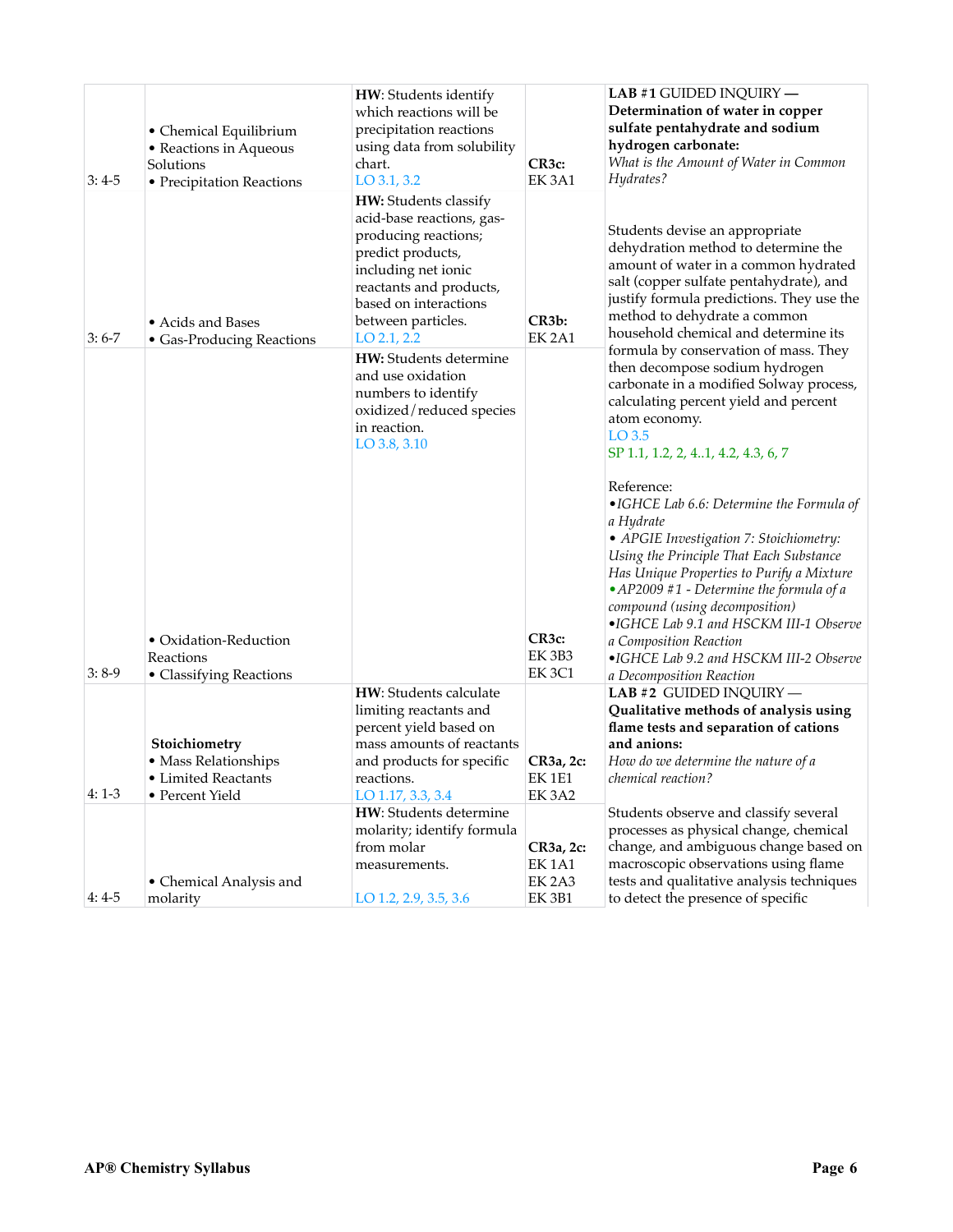| $4:6-8$ | • The pH Concentration Scale<br>for Acids and Bases<br>• Titrations<br>• Spectrophotometry                                                                                                                 | TB/CD: Students learn<br>and discuss methods of<br>spectrophotometry as a<br>means of chemical<br>analysis<br>HW: Students use<br>experimental data from<br>titrations to calculate pH<br>and solution<br>concentrations.<br>LO 1.15, 1.16, 1.20 | CR3a:<br>EK 1D3<br>EK 1E2                                                 | chemicals in known samples, then apply<br>these techniques to identify the anions<br>and cations present in an unknown<br>sample.<br>LO 1.5, 1.6, 3.10<br>SP 1.4, 3, 4, 6, 7<br>References:<br>•AP2009 14 Separation and qualitative<br>analysis of cations and anions<br>•APGIE Investigation 9 Physical and<br>Chemical Changes: Can the Individual<br>Components of Quick Ache Relief Be Used to<br>Resolve Consumer Complaints?<br>•IGHCE Lab 19.1-2 Use Flame Tests and<br>Borax Beads to Discriminate Metal Ions<br>IGHCE Lab 19.3 Qualitative Analysis of<br>Inorganic Anions, Cations, and Bone<br>(Forensics applications CR4) |
|---------|------------------------------------------------------------------------------------------------------------------------------------------------------------------------------------------------------------|--------------------------------------------------------------------------------------------------------------------------------------------------------------------------------------------------------------------------------------------------|---------------------------------------------------------------------------|-----------------------------------------------------------------------------------------------------------------------------------------------------------------------------------------------------------------------------------------------------------------------------------------------------------------------------------------------------------------------------------------------------------------------------------------------------------------------------------------------------------------------------------------------------------------------------------------------------------------------------------------|
| $5:1-3$ | <b>Energy and Chemical</b><br><b>Reactions</b><br>• Temperature, Heat, and<br>Thermal Equilibrium<br>• Conservation of Energy and<br><b>Energy Units</b><br>• Specific Heat Capacity<br>• Changes of State | HW: Students perform<br>unit conversions with heat<br>and temperature units,<br>create graphical<br>representations of changes<br>of state, and predict<br>whether reactions will be<br>exothermic and<br>endothermic.<br>LO 3.11, 5.2           | CR3c, 2e:<br>EK 3C2<br>EK 5A1                                             | LAB #3 GUIDED INQUIRY -<br>Measuring the enthalpy of an<br>exothermic acid-base reaction with a<br>calorimeter:<br>How can the characteristics of heat<br>absorption be used to measure enthalpy of<br>reaction?<br>Students design use calorimeters to<br>determine basic physical properties                                                                                                                                                                                                                                                                                                                                          |
| $5:4-5$ | • The First Law of<br>Thermodynamics<br>• Enthalpy and Enthalpy<br>Changes in Chemical Reactions                                                                                                           | CD/HW: Students<br>calculate enthalpy changes<br>in chemical reactions<br>using stoichiometric data<br>and temperature change<br>and present justifications<br>for their analysis.<br>LO 5.4, 5.5                                                | CR3e:<br><b>EK 5B1</b><br><b>EK 5B2</b>                                   | (specific heat, melting point, boiling<br>point) of materials. They must determine<br>the heat characteristics of their<br>calorimeters, then measure the heat<br>capacity of a sample to identify its metal<br>composition. Students then revise their<br>calorimetry design to measure the heat<br>of enthalpy of an exothermic acid-base<br>reaction.<br>LO 5.2, 5.4, 5.5<br>SP 2.1, 2.3, 2.4, 4.1, 4.3, 5.1, 5.3                                                                                                                                                                                                                    |
| $5:6-8$ | • Calorimetry<br>• Enthalpy Calculations and<br>Hess's Law<br>• Product vs. Reactant - favored calorimetry data.<br>Reactions                                                                              | <b>CD</b> : Presentation of<br>coupled reactions and<br>application to biological<br>systems.<br>HW: Students calculate<br>heat generation,<br>temperature change, or<br>specific heat for a<br>material from sample<br>LO 5.6, 5.7, 5.8, 5.15   | CR3e:<br><b>EK 5B3</b><br><b>EK 5B4</b><br><b>EK 5C2</b><br><b>EK 5E4</b> | References::<br>•IGHCE Lab 15.1-2 OR HSCKM IX-1-2-<br>Determine the Heat of Solution and Heat of<br>Fusion<br>•IGHCE Lab 15.3 OR HSCKM IX-3<br>Determine the Specific Heat of a Metal<br>•IGHCE Lab 15.4 OR HSCKM IX-4<br>Determine the Enthalpy Change of a<br>Reaction<br>•AP2009 #13 - Determination of Enthalpy<br>Change Associated with a Reaction<br>•APGIE Investigation 12: The Hand<br>Warmer Challenge: Where does the Heat<br>Come From?                                                                                                                                                                                    |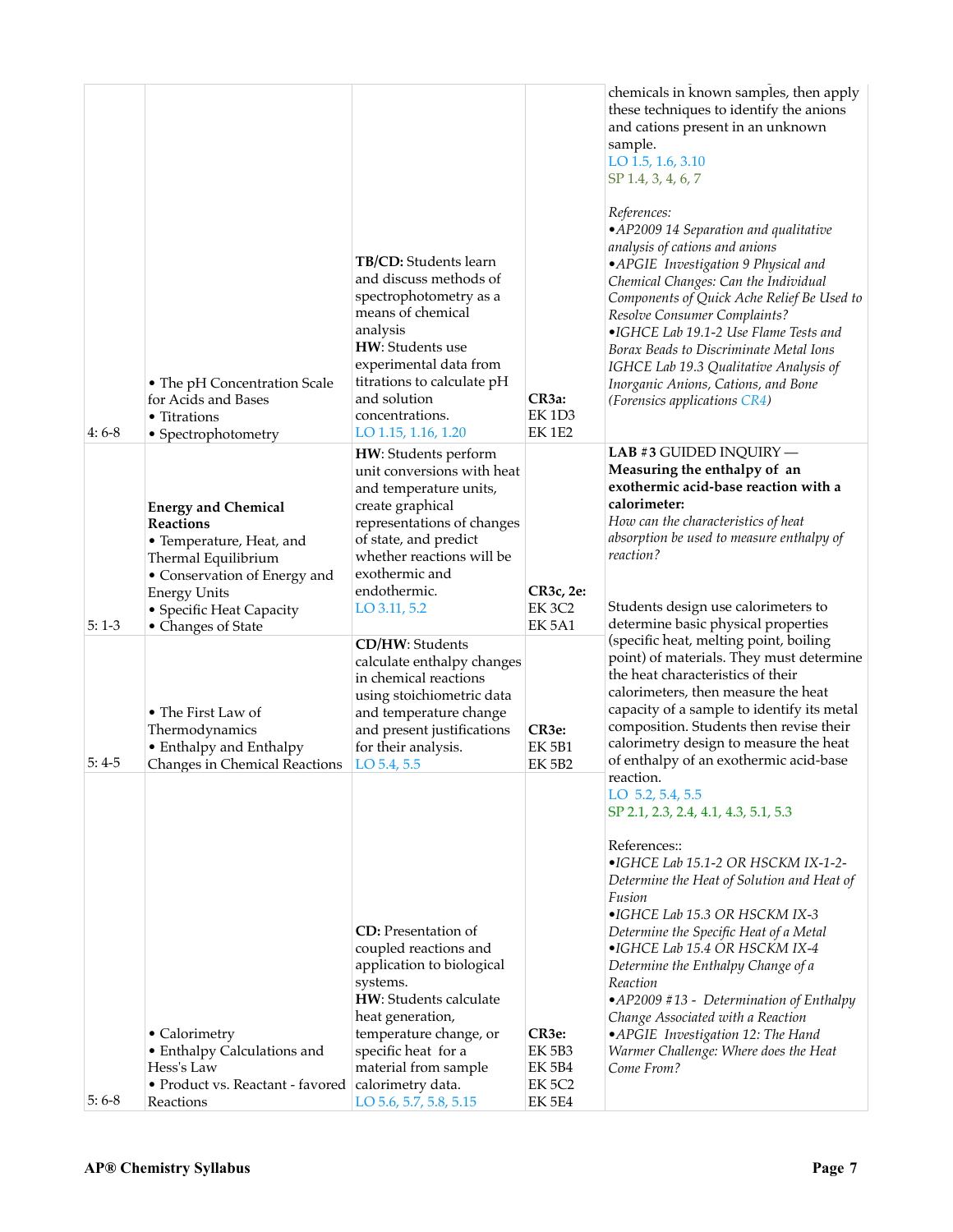| <b>UNIT2</b><br>Big<br>Ideas 1,<br>2, 3, 5 | <b>Atomic Structure, Electron</b><br>Orbitals and the nature of<br>chemical bonds                                                                                       | <b>Opportunity or Activity</b><br>achieving specific<br><b>Learning Objectives</b>                                                                                                                                                                                                             | CR met by<br>$LO$ in<br>session/<br>Lab                           | <b>Coordinated Lab Exercises</b>                                                                                                                                                                                                                                                                                                                                                                            |
|--------------------------------------------|-------------------------------------------------------------------------------------------------------------------------------------------------------------------------|------------------------------------------------------------------------------------------------------------------------------------------------------------------------------------------------------------------------------------------------------------------------------------------------|-------------------------------------------------------------------|-------------------------------------------------------------------------------------------------------------------------------------------------------------------------------------------------------------------------------------------------------------------------------------------------------------------------------------------------------------------------------------------------------------|
| $6:1-3$                                    | The Structure of Atoms<br>• Electromagnetic Radiation<br>• Quantization of Energy:<br>Photons<br>• Atomic Spectra and the Bohr<br>Atom                                  | HW: Students calculate<br>energy required for energy<br>level changes using the<br>Rydberg formula.<br>LO $1.5, 1.6$                                                                                                                                                                           | CR <sub>3a</sub> :<br><b>EK1B1</b>                                | LAB #4 GUIDED INQUIRY $-$<br>Measuring the reaction rate for photo-<br>sensitive oxalate-iodine reactions:<br>How does light affect the rate of a reaction?                                                                                                                                                                                                                                                 |
| $6:4-5$                                    | • Particle-Wave Duality<br>• Modern Electron Structure                                                                                                                  | CD: Students report on<br>experiments supporting<br>quantum mechanic<br>concepts and wave-<br>particle duality.<br>1.7, 1.12                                                                                                                                                                   | CR3a:<br><b>EK1B2</b><br>EK 1C2                                   | Students prepare a set of standard<br>concentrations of iodine to act as a<br>reference, then use it to measure the<br>change in concentrations during timed<br>reactions of oxalate and iodine<br>conducted under different amounts of                                                                                                                                                                     |
| $6:6-7$                                    | • Atomic Orbital Shapes<br>• Electron Spin, Diamagnetism<br>and Paramagnetism                                                                                           | HW: Students determine<br>diamagnetic and<br>paramagnetic<br>characteristics from<br>electron orbitals<br>LO 1.13                                                                                                                                                                              | CR3a:<br><b>EK1B2</b><br><b>EK 1D1</b>                            | light.<br>LO 1.16, 3.4<br>SP 4.2, 2.2, 5.1, 6.4<br>References:<br>• APGIE Investigation 2: How Can Color<br>Be Used to Determine the Mass Percent of<br>Copper in Brass?<br>•IGHCE Lab 17.1 Photochemical Reaction of<br><i>Iodine and Oxalate</i><br>•HSCMK IX-1: Photochemical Reaction of<br>Iodine and Oxalate                                                                                          |
| $7:1-3$                                    | <b>Periodic Trends</b><br>· Pauli Exclusion Principle<br>• Sub-shell Energies and<br><b>Effective Nuclear Charge</b><br>• Electron Configuration,<br>Groups and Periods | CD: Students use periodic<br>tables to determine trends<br>in atomic weight, atomic<br>radii, electron<br>configuration, ionization<br>energy, and electron<br>affinity.<br>HW: Students determine<br>quantum numbers,<br>electron configurations for<br>atoms and ions.<br>LO 1.9, 1.10, 1.11 | CR <sub>3a</sub> :<br><b>EK1C1</b>                                | LAB #5 GUIDED INQUIRY -<br>Using two-phase chromatography<br>separation of mixtures:<br>How can we separate molecules when they<br>are attracted to one another?<br>Students design an experiment using<br>chromatography techniques to separate<br>dyes in common household substances,<br>then interpret their data terms of the<br>relative strength of interactions among<br>and between the components |
| 7:4                                        | • Electron Configurations of<br>lons                                                                                                                                    | <b>CD</b> : Students evaluate<br>PES data to identify<br>electron configuration<br>LO 1.11                                                                                                                                                                                                     | CR <sub>3a</sub> :<br>EK <sub>1</sub> C <sub>1</sub>              | LO 2.10, 2.13<br>SP 1.4, 4.2, 5.1, 6.4<br>References:                                                                                                                                                                                                                                                                                                                                                       |
| $7:5-6$                                    | • Ionization Energy<br>• Electron Affinity<br>• Trends in neutral atoms and<br>ion sizes                                                                                | HW: Students compare<br>ionization energies for<br>alkali metals, halogens.<br>CR3a: LO 1.7, 1.8, 1.13,<br>2.17                                                                                                                                                                                | $CR3a, 2b$ :<br><b>EK 1B2</b><br><b>EK1C2</b><br>EU <sub>2C</sub> | • AP2009 18 Separation by Chromatography<br>• APGIE Investigation 5 Sticky Question:<br>How Do You Separate Molecules that Are<br>Attracted to One Another?<br>•IGHCE Lab 6.5 Chromatography: Two-<br>Phase Separation of Mixtures<br>•HSCKM I-2 Chromatography                                                                                                                                             |
| $8:1-3$                                    | Molecular Structure and<br><b>Bonding</b><br>• Covalent Bond Formation<br>• Lewis Structures in Covalent<br>Bonds<br>• Atom Formal Charges                              | WL/TB/CD/HW: Students<br>create Lewis structure<br>diagrams for non-resonant<br>molecules, and determine<br>formal charge based on<br>electron distributions.<br>LO 2.21                                                                                                                       | CR <sub>3</sub> c:<br>EK 3C3                                      | LAB #6 GUIDED INQUIRY -<br>Using qualitative methods to<br>differentiate covalent and ionic bonds.<br>How are these atoms bonded together?<br>Students observe solid compounds and<br>predict bond types for components, then                                                                                                                                                                               |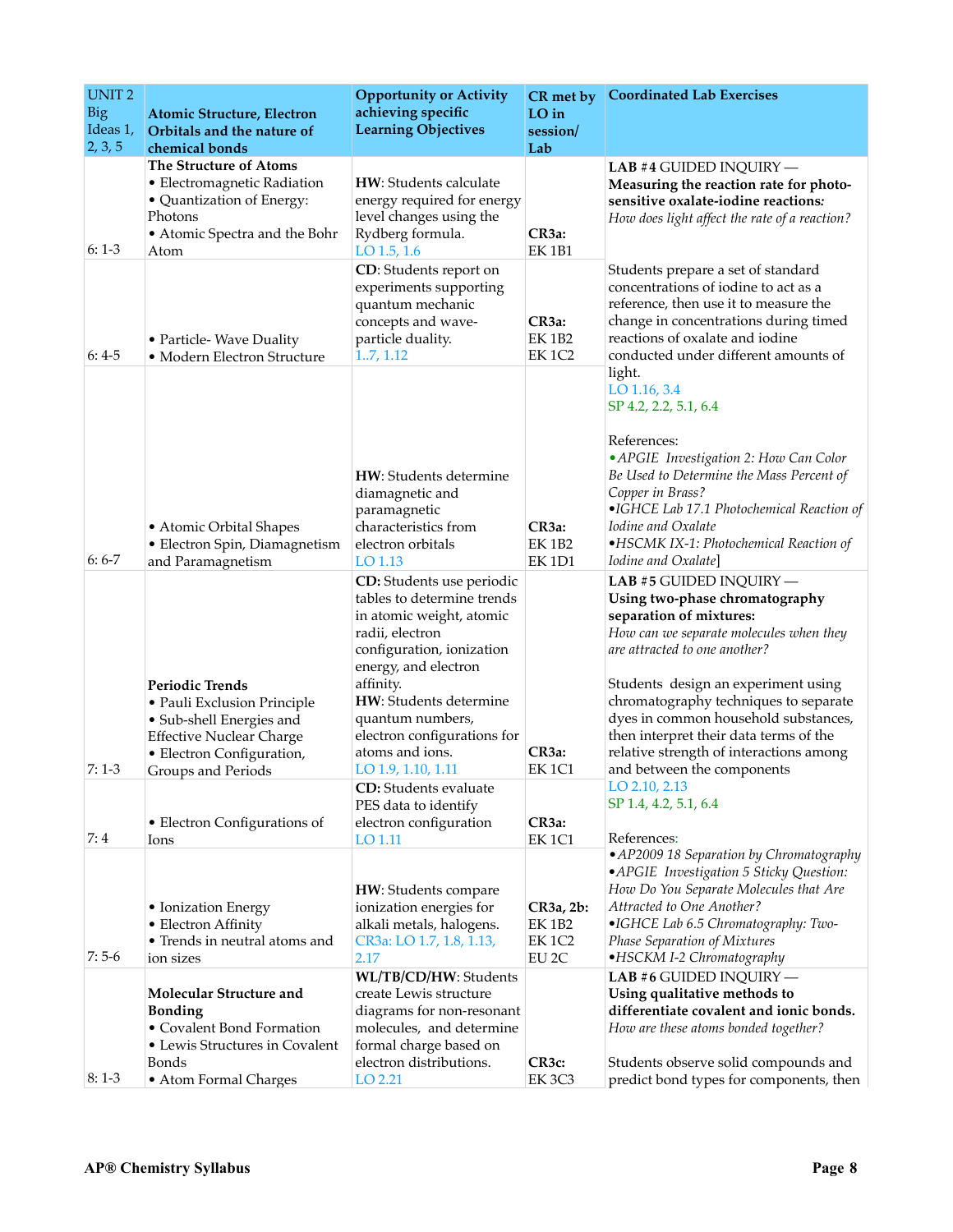| $8:4-6$                                     | • Resonance<br>• Exceptions to the Octet Rule<br>• Molecular Shapes<br>• Bond and Molecular Polarity<br>• Bond Order, Length, and<br>Energy                                                                           | HW: Students create and<br>justify Lewis structures for<br>resonance structures, then<br>use their diagrams to<br>identify molecular shapes.<br>LO 2.21<br>CD: Students evaluate<br>variation in bond strength<br>based on polarity, bond<br>length, and energy.<br>HW: Students determine<br>bond order, length, and<br>energy based on<br>experimental data. | CR3c:<br><b>EK 3C3</b><br>CR3b, 2e:<br>EK <sub>2C1</sub><br>EK 5A1 | identify appropriate qualitative and<br>quantitative tests, building on techniques<br>developed in Lab #4, and use these to<br>collect any further data needed to<br>deduce the type of bonding in a sample<br>of a solid.<br>LO 2.22, 2.24, 2.28, 2.32<br>SP 1.1, 6.2, 7.1<br>Reference:<br>APGIE Investigation 6: Bonding in Solids:<br><i>What's in that Bottle?</i><br>IGHCE Lab 19.3-4 Qualitative Analysis of<br>Inorganic Cations and Anions                 |
|---------------------------------------------|-----------------------------------------------------------------------------------------------------------------------------------------------------------------------------------------------------------------------|----------------------------------------------------------------------------------------------------------------------------------------------------------------------------------------------------------------------------------------------------------------------------------------------------------------------------------------------------------------|--------------------------------------------------------------------|---------------------------------------------------------------------------------------------------------------------------------------------------------------------------------------------------------------------------------------------------------------------------------------------------------------------------------------------------------------------------------------------------------------------------------------------------------------------|
| $8:7-10$<br>$9:1-2$                         | • Case Study: DNA<br>Orbital Hybridization and<br><b>Molecular Orbitals</b><br>Valence Bond Theory                                                                                                                    | LO 2.18, 5.1<br>CD: Students discuss and<br>classify molecules by<br>hybridization bonds and<br>valence bonds.<br>LO 2.21                                                                                                                                                                                                                                      | EK <sub>5C1</sub><br>CR3b:<br>EK <sub>2</sub> C <sub>4</sub>       | LAB #7 GUIDED INQUIRY -<br>Conservation of energy effects of<br>disturbing chemical equilibrium<br>How does a small change to an equilibrium<br>state affect a reaction?                                                                                                                                                                                                                                                                                            |
| 9:3                                         | Molecular Bond Theory                                                                                                                                                                                                 | HW: Students explain the<br>advantages and<br>disadvantages of valence<br>and molecular bond<br>theory for specific<br>molecules, and determine<br>the sigma and pi bond<br>configurations for<br>diatomic gases and other<br>simple molecules.<br>LO <sub>2.21</sub>                                                                                          | CR <sub>3</sub> b:<br>EK <sub>2</sub> C <sub>4</sub>               | Students observe Le Chatelier's principle<br>by modifying the concentration, volume,<br>temperature, pressure, pH, products, or<br>reactants of a solution at equilibrium,<br>then suggest ways optimize the results of<br>a reaction and increase product yield.<br>LO <sub>6.9</sub><br>SP 4.2<br>References:<br>• APGIE Investigation 13 Equilibrium: Can<br>We Make the Colors of the Rainbow?<br>•IGHCE Lab 13.1 Observe Le Chatelier's<br>Principle in Action |
| <b>UNIT3</b><br><b>Big</b><br>Ideas 2,<br>5 | Properties of Gases, Liquids,<br>and Solids                                                                                                                                                                           | <b>Opportunity or Activity</b><br>achieving specific<br><b>Learning Objectives</b>                                                                                                                                                                                                                                                                             | CR met by<br>$LO$ in<br>session/<br>Lab                            | <b>Coordinated Lab Exercises</b>                                                                                                                                                                                                                                                                                                                                                                                                                                    |
| $10:1-3$                                    | <b>Gases and their Properties</b><br>• Gas Pressure<br>• Experimental basis of the<br>General Gas Law<br>• The Ideal Gas Law                                                                                          | HW: Students calculate<br>gas conditions for<br>pressure and temperature<br>changes using ideal gas<br>law.<br>$LO$ 2.5, 2.6                                                                                                                                                                                                                                   | CR <sub>3</sub> b:<br><b>EK 2A2</b>                                | LAB #8 GUIDED INQUIRY -<br>Measuring the deviation of real gases<br>from the ideal gas law:<br>How do pressure and temperature affect gas<br>volumes?                                                                                                                                                                                                                                                                                                               |
| $10:4-8$                                    | • Gas Laws and Chemical<br>Reactions (determining Molar<br>Mass)<br>• Partial Pressure<br>• Kinetic-Molecular Theory of<br>Gases<br>• Diffusion and Effusion<br>• Applications of the Ideal Gas<br>Law and Real Gases | <b>CD:</b> Students are directed<br>to use interactive<br>simulation of KMT gases<br>and discuss their<br>experience.<br>HW: Students determine<br>molar mass, diffusion<br>rates, deviation from ideal EK 2A2<br>gas law for real gases.<br>LO 2.4, 2.5, 2.12, 2.16, 5.3                                                                                      | CR3b, 2e:<br><b>EK 2B2</b><br><b>EK 5A2</b>                        | Students devise a way to determine how<br>the volume of a gas changes when<br>pressure or temperature changes, while<br>the other factors (including amount of<br>gas) are held constant. They then use<br>their data to predict pressure outcomes<br>when both volume and temperature<br>change, and determine pressure and<br>volume when temperature approaches<br>absolute zero.                                                                                |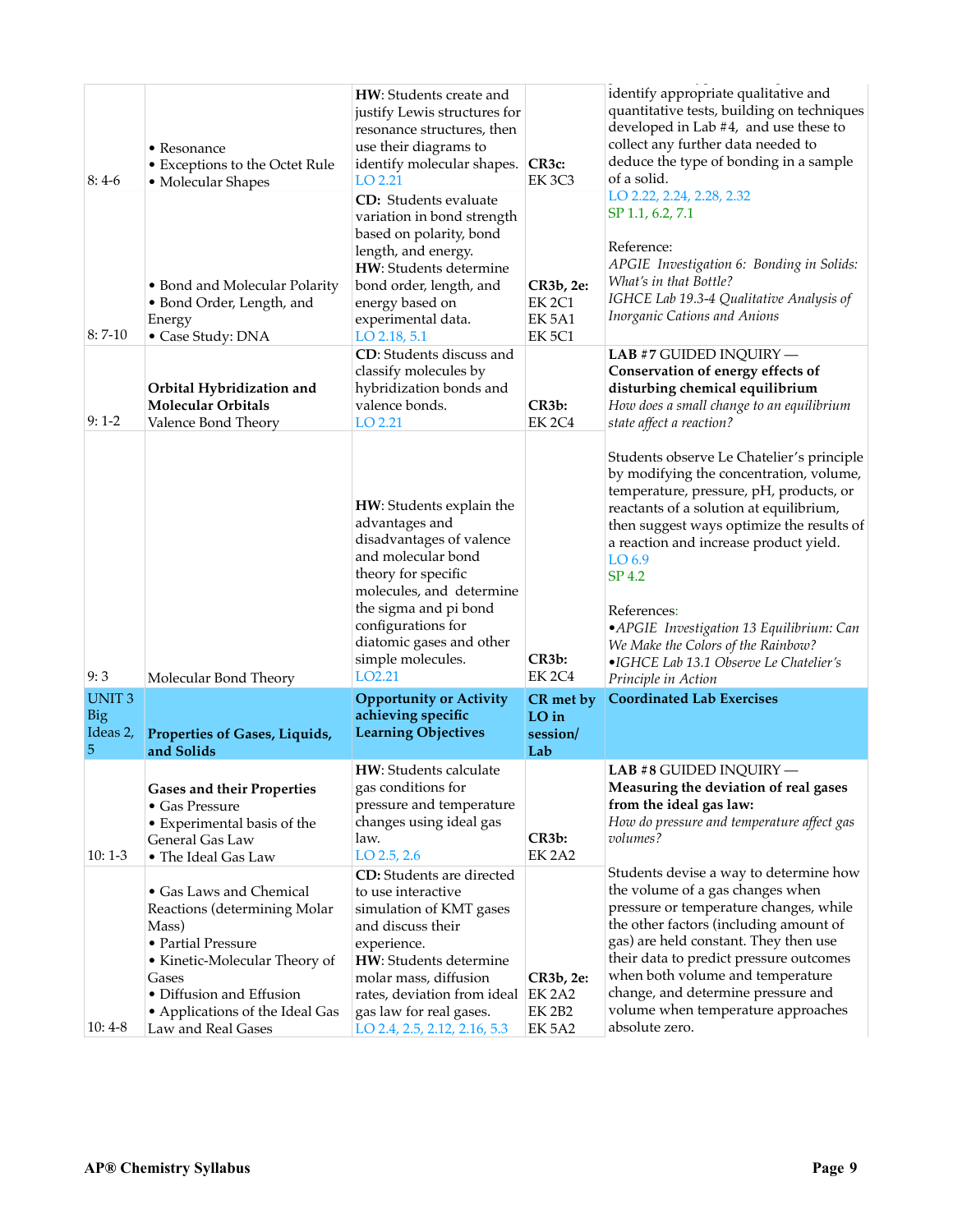| $11:1-3$                   | Liquids and Intermolecular<br><b>Forces</b><br>• States of Matter<br>• Ions and Molecules with<br><b>Permanent Dipoles</b><br>• Hydrogen Bonding | HW: Students analyze<br>electrical force<br>dependency on distance<br>between atoms, including<br>dipole characteristics, and<br>determine the strength of<br>hydrogen bonds,<br>discussing applications to<br>DNA.<br>LO 2.3, 2.13, 2.14, 5.9, 5.11                                                                                                     | CR3b, 2e:<br><b>EK 2A1</b><br><b>EK 2B2</b><br><b>EK 5D1</b><br>EK 5D3                                  | LO 1.0, 2.5, 2.6<br>SP 2.1, 2.2, 4.1, 5.1, 5.2, 5.3<br>References:<br>•IGHCE Lab 14.1 OR HSCKM VIII-1:<br>Volume-Pressure relationships (Boyle's Law)<br>•IGHCE Lab 14.2 OR HSCKM VIII-2:<br>Volume-Temperature relationships (Charles'<br>$Law$ )<br>•IGHCE Lab 14.3 Pressure-Temperature<br>relationship (Gay-Lussac's Law)                                                                           |
|----------------------------|--------------------------------------------------------------------------------------------------------------------------------------------------|----------------------------------------------------------------------------------------------------------------------------------------------------------------------------------------------------------------------------------------------------------------------------------------------------------------------------------------------------------|---------------------------------------------------------------------------------------------------------|---------------------------------------------------------------------------------------------------------------------------------------------------------------------------------------------------------------------------------------------------------------------------------------------------------------------------------------------------------------------------------------------------------|
| $11:4-6$                   | · Non-Polar Intermolecular<br>Forces<br>• Vapor Pressure<br>• Critical Temperature and<br>Pressure<br>• Surface Tension and Capillary<br>Action  | HW: Students determine<br>vapor pressure from<br>temperature and pressure<br>constraints, and generate<br>graphical representations<br>of triple point data.<br>LO 2.11, 2.17, 2.30, 5.1, 5.11                                                                                                                                                           | CR3b, 2E:<br>EK 2B1<br>EK <sub>2C</sub><br>Big Idea 5<br><b>EK 5D2</b>                                  | LAB #9 GUIDED INQUIRY -<br>Measuring the dependence of reaction<br>rates on temperature, surface area,<br>concentration, and catalysts<br>What factors most affect reaction rates?<br>Students must devise ways to vary                                                                                                                                                                                 |
| $12:1-3$                   | The Chemistry of Solids<br>• Crystal Lattices and Unit Cells   measurements.<br>· Ionic Solid Formulas                                           | HW: Students identify<br>unit cell structures from<br>lattice formula, and<br>calculate atomic radii from<br>cell structure and density<br>LO 2.19, 2.23, 2.24                                                                                                                                                                                           | CR <sub>3</sub> b:<br><b>EK 2C2</b><br><b>EK 2D1</b>                                                    | temperature, surface area, concentration,<br>and introduce catalysts into reactions,<br>and determine how changing each factor<br>affects the reaction rate.<br>$LO$ 4.1, 4.2<br>SP 4.2, 5.1, 6.4                                                                                                                                                                                                       |
| $12:4-7$                   | • Lattice Energy<br>• Solid State Materials<br>• Phase Changes and Phase<br>Diagrams                                                             | HW: Students analyze<br>data to determine bonding<br>characteristics for covalent<br>solids, describe metal<br>properties based on the<br>electronic sea model, and<br>calculate solid state<br>properties for metals.<br>LO 2.20, 2.22, 2.25-2.32                                                                                                       | CR <sub>3</sub> b:<br><b>EK 2C3</b><br>EK <sub>2D</sub><br><b>EK 2D2</b><br>EK 2D3<br>EK <sub>2D4</sub> | References:<br>•AP2009 12 Determination of the Rate of a<br>reaction and its order<br>•APGIE Investigation 10 Kinetics: Rate of<br>Reaction: How Long Will that Marble Statue<br>Last?<br>•IGHCE Lab 12.1-4 Determination of the<br>effect of Temperature, Surface Area, and<br>Catalysts on Reaction Rates<br>•IGHCE Lab 12.2 Determination of the<br>effect of Surface Area on Reaction Rate          |
| <b>UNIT4</b><br><b>Big</b> | Ideas 2, Solutions and Rates of<br>3, 4, 5, 6 Reactions                                                                                          | <b>Opportunity or Activity</b><br>achieving specific<br><b>Learning Objectives</b>                                                                                                                                                                                                                                                                       | CR met by<br>$LO$ in<br>session/<br>Lab                                                                 | <b>Coordinated Lab Exercises</b>                                                                                                                                                                                                                                                                                                                                                                        |
| $13:1-2$                   | Solutions and their Behavior<br>• Units of Concentration<br>• Solution Processes                                                                 | CD/WL: Students discuss<br>properties of solutions<br>(concentration, density,<br>scale used for macroscopic<br>distinctions) and methods<br>of separation (distillation,<br>chromatography) used for<br>analysis.<br>HW: Students determine<br>correct processes for<br>generating solutions with<br>specific concentrations.<br>LO 2.7, 2.8, 2.9, 2.10 | CR3b:<br>EK <sub>2</sub> A <sub>3</sub>                                                                 | LAB #10 GUIDED INQUIRY -<br>Determination of solution<br>concentration of copper sulfate<br>solutions using visual colorimetry.<br>How does concentration affect transmission<br>of light through a solution?<br>Preparation: Students use Java Applets<br>to simulate spectroscope operation and<br>identify the appropriate spectroscopy<br>required to analyze vibrational or<br>electronic motions. |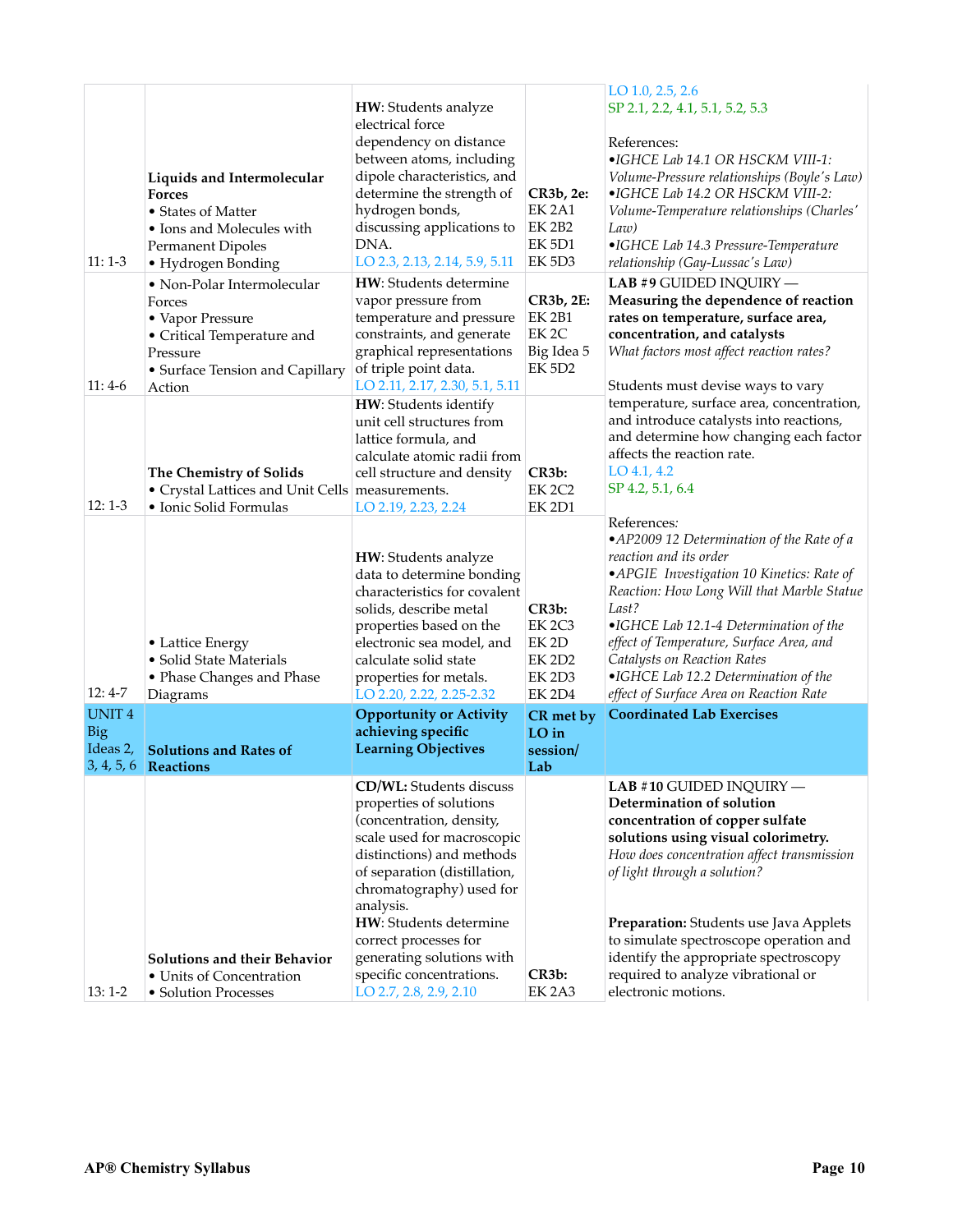| $13:3-6$ | • Solubility Factors: Pressure,<br>Temperature<br>• Le Chatelier's Principle<br>• Colligative Properties<br>• Colloids | <b>CD</b> : Students examine<br>solubility of ionic solids<br>using available interactive<br>website simulations, and<br>use Le Chatelier's<br>principle to predict<br>responses to change.<br>HW. Students calculate<br>concentrations from<br>experimental data with<br>pressure and temperature<br>factored in.<br>LO 2.14, 2.15, 5.16<br>6.21 | CR3b:<br><b>EK 2B2</b><br><b>EK 2B3</b>               | LAB: Students determine how to create a<br>reference set of standard solutions of<br>copper sulfate, then use visual<br>colorimetry methods to determine the<br>relationship between transmittance,<br>absorbance, and concentration of<br>calibrated solutions. They finally<br>determine the concentration of an<br>unknown solution using the reference set<br>and methods they propose.<br>LO 1.15, 1.16<br>SP 4.1, 4.2, 5.1 |
|----------|------------------------------------------------------------------------------------------------------------------------|---------------------------------------------------------------------------------------------------------------------------------------------------------------------------------------------------------------------------------------------------------------------------------------------------------------------------------------------------|-------------------------------------------------------|----------------------------------------------------------------------------------------------------------------------------------------------------------------------------------------------------------------------------------------------------------------------------------------------------------------------------------------------------------------------------------------------------------------------------------|
| 14: 1-2  | <b>Rates of Chemical Reactions</b><br>• Reaction conditions                                                            | HW: Students identify<br>and calculate effects of<br>factors (concentration,<br>temperature) affecting<br>rates of reaction<br>LO <sub>4.1</sub>                                                                                                                                                                                                  | CR3d:<br>EK4A1                                        | References<br>•APGIE 1: What is the Relationship<br>Between the Concentration of a Solution and<br>the Amount of Transmitted Light Through<br>the Solution<br>•IGHCE Lab 7.5 Determine the<br>Concentration of a Copper Sulfate<br>Pentahydrate Solution through Visual<br>Colorimetry<br>•HSCMK XIII-1: Determine Boron<br>Concentration with Curcumin using Visual<br>Colorimetry                                              |
| $14:3-4$ | • Effect of Concentration on<br><b>Reaction Rates</b><br>• Integrate Rate Laws                                         | <b>CD:</b> Students discuss<br>factors other than<br>concentration<br>(temperature, presence of<br>catalysts, pollutants)<br>affecting reaction rates.<br>HW: Application of<br>zeroth, 1st, 2nd order rate<br>laws; graphical<br>representation.<br>LO 4.2, 4.3, 4.9                                                                             | CR3d:<br><b>EK4A2</b><br>EK4A3<br>EK 4D1              | LAB #11 GUIDED INQUIRY -<br>Using titration methods to determine<br>the concentration of an unknown<br>solution.<br>How can we determine concentrations of<br>solutes and solvents in common household<br>solutions?<br>Students create and calibrate pH<br>indicators, then analyze data from redox<br>titrations to determine solution                                                                                         |
| $14:5-6$ | • Microscopic View of Reaction<br>Rates<br>• Reaction Mechanisms                                                       | <b>HW</b> : Students determine<br>rate mechanisms from<br>observed data and justify<br>conclusions based on<br>energy considerations and<br>microscopic description of CR3d, 2e:<br>conditions required for<br>effective collisions.<br>LO 4.4, 4.5, 4.6, 4.7, 4.8, 5.3                                                                           | EK 4B1,<br>4B2, 4B3<br>$EK 4C$ (all)<br><b>EK 5A2</b> | concentrations in household solutions.<br>$LO$ 1.20, 3.3, 3.9<br>SP 2.2, 4.2, 5.1, 6.4<br>•AP2009 11 Determination of appropriate<br>indicators for various acid-base titrations pH<br>determination<br>• APGIE Investigation 8 Redox Titrations:<br>How Can We Determine the Actual<br>Percentage of H <sub>2</sub> O <sub>2</sub> in a Drugstore Bottle of<br>Hydrogen Peroxide?                                               |
| $15:1-2$ | Chemical Equilibria<br>• The Equilibrium Constant and different scenarios.<br>Reaction Quotient                        | HW: Students identify the<br>equilibrium constant and<br>reaction quotient for<br>LO 6.1, 6.2                                                                                                                                                                                                                                                     | CR3f:<br>EK <sub>6A1</sub><br><b>EK 6A2</b>           | •HSCKM V-1 Determine the Effect of<br>Concentration on pH and the pH Range of<br>Indicators<br>•HCSKM V-2 Determine the Molarity of<br>Vinegar by Titration<br>•IGHCE Lab 11.1 Concentration effects on<br>pH<br>• IGHCE Lab 11.2 pH in salt solutions                                                                                                                                                                           |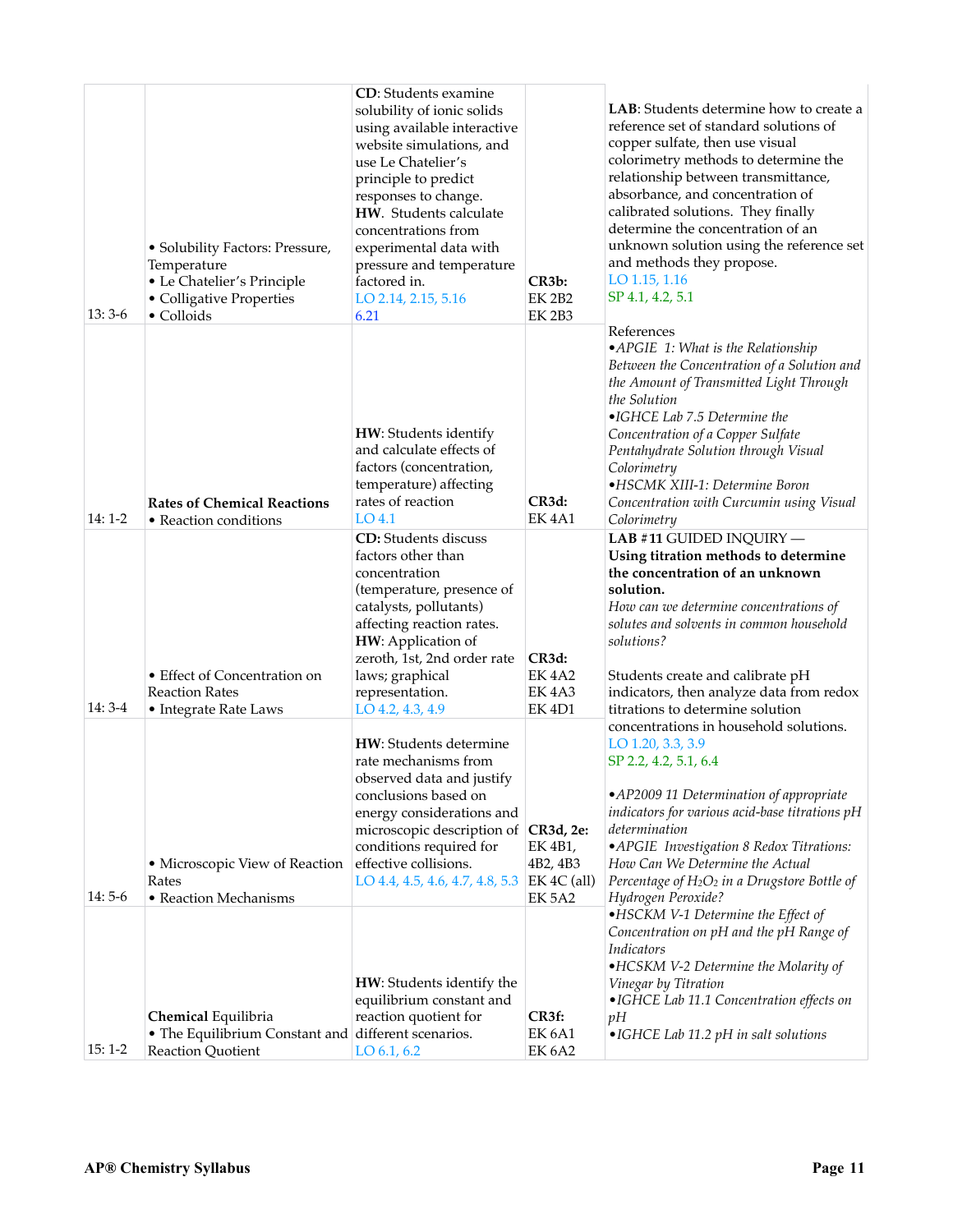| $15:3-4$   | • Determining the Equilibrium<br>Constant and Using it in<br>Calculations                                                             | HW: Students use<br>equilibrium constant and<br>reaction quotient, Le<br>Chatelier's principle and<br>stoichiometric<br>relationships to predict the<br>direction, rate, and<br>products of reactions from CR3e:<br>initial conditions.<br>LO 6.2, 6.3, 6.4, 6.5, 6.6                               | <b>EK 5A2</b><br>EK 5A3                                            | LAB #12 GUIDED INQUIRY -<br>Determination of rate law from<br>changing concentration data over time.<br>How does the rate of a reaction change<br>over time?<br>Students identify a reaction and use one<br>of the methods developed in Lab #11 to<br>determine the concentration of its<br>reactants and products at periodic                   |
|------------|---------------------------------------------------------------------------------------------------------------------------------------|-----------------------------------------------------------------------------------------------------------------------------------------------------------------------------------------------------------------------------------------------------------------------------------------------------|--------------------------------------------------------------------|--------------------------------------------------------------------------------------------------------------------------------------------------------------------------------------------------------------------------------------------------------------------------------------------------------------------------------------------------|
| $15:5-6$   | • Balancing Equations and<br><b>Equilibrium Constants</b><br>• Disturbing Chemical<br>Equilibrium                                     | HW: Students use<br>equilibrium constant and<br>reaction quotient data to<br>predict reaction behavior<br>in single and coupled<br>reactions.<br>LO 5.16, 5.17, 6.7, 6.8, 6.9,<br>6.10                                                                                                              | CR3e:<br><b>EK 5E4</b><br><b>EK 5A4</b><br><b>EK 5B1</b><br>EK 5B2 | intervals, then collect and analyze<br>concentration vs. time data to determine<br>the rate law for their selected reaction.<br>$LO$ 4.1, 4.2<br>SP 4.2, 5.1, 6.4<br>References:<br>•IGHCE Lab 12.3 Determination of the                                                                                                                         |
| $16:1-4$   | <b>Acids and Bases</b><br>• Bronsted-Lowry Definition of<br>Acids and Bases<br>• The pH Scale<br>• Acid-Base Equilibrium<br>Constants | HW: Use of pH values<br>and acid-base equilibrium<br>constant to determine<br>reaction behavior.<br>LO 3.7, 6.11                                                                                                                                                                                    | CR3e, 3f:<br><b>EK 3B2</b><br>EK <sub>6</sub> C1                   | effect of Concentration on Reaction Rate<br>•HSCKM VI-3 Determining a Reaction<br>Order<br>•APGIE Investigation 11: What Is the Rate<br>Law of the Fading of Crystal Violet Using<br>Beer's Law                                                                                                                                                  |
| $16:5-8$   | • Types of Acid-Base Reactions<br>• Using the Acid-Base<br>Equilibrium Constant<br>• Polyprotic Acids and Bases                       | CD: Students acid-base<br>interactions in biological<br>systems (e.g., blood CO2<br>concentrations) as an<br>introduction to buffers.<br>HW: Students predict<br>outcomes of weak/strong<br>and polyprotic acid/base<br>reaction combinations.<br>LO 3.7, 6.11, 6.12, 6.13, 6.14 EK 5C1             | CR3c, 2e:<br><b>EK 3B2</b>                                         | LAB #13 GUIDED INQUIRY -<br>Determining the properties of a buffer<br>solution<br>How can we determine how well common<br>buffer solutions work?<br>Students predict and verify outcomes<br>when adding acids and/or bases to<br>buffer solutions of known concentration<br>and composition.                                                     |
| $16: 9-10$ | • Lewis Acids and Bases<br>• Molecular Structure, Bonding,<br>and Acid-Base Reactions                                                 | HW: Students describe<br>electron transfer in Lewis<br>acids, bases and estimate<br>or calculate pH and<br>concentrations for reaction<br>combinations (weak acid/<br>strong base, etc.)<br>LO 3.8, 6.15, 6.16, 6.17                                                                                | CR3c, 2e:<br>EK 3B3<br><b>EK 5C1</b>                               | LO 1.20, 6.20<br>SP 4.2, 5.1, 6.4<br>References:<br>•AP2009 19 - Preparation and Properties of<br><b>Buffer Solutions</b><br>• APGIE Investigation 15 Buffering<br>Activity: To What Extent Do Common<br>Household Products Have Buffering<br>Activity?<br>•IGHCE Lab 11.3 OR HSCKM VII-3<br>Observe the Characteristics of a Buffer<br>Solution |
| $17:1-3$   | Aqueous Equilibria<br>• The Common Ion Effect<br>• Buffers and pH Control<br>• Acid-Base Titrations                                   | HW: Students identify<br>components and<br>concentrations for buffer<br>solutions required for pH<br>control of assigned<br>systems, and analyze<br>titration data to determine<br>concentrations and acid/<br>base equilibrium<br>constants.<br>$LO$ 3.8, 3.9<br>LO 6.12, 6.13, 6.18 6.19,<br>6.20 | CR3c, 2e:<br>EK 3B2<br><b>EK 5C2</b>                               | LAB #14 GUIDED INQUIRY -<br>Creating an effective buffer solution to<br>maintain pH within a limited range:<br>How can we create a more effective buffer?<br>Students design a buffer solution with a<br>target pH and buffer capacity by<br>selecting appropriate conjugate-acid base<br>pairs.<br>LO 1.4, 6.18<br>SP 2.3, 4.2, 6.4, 7.1        |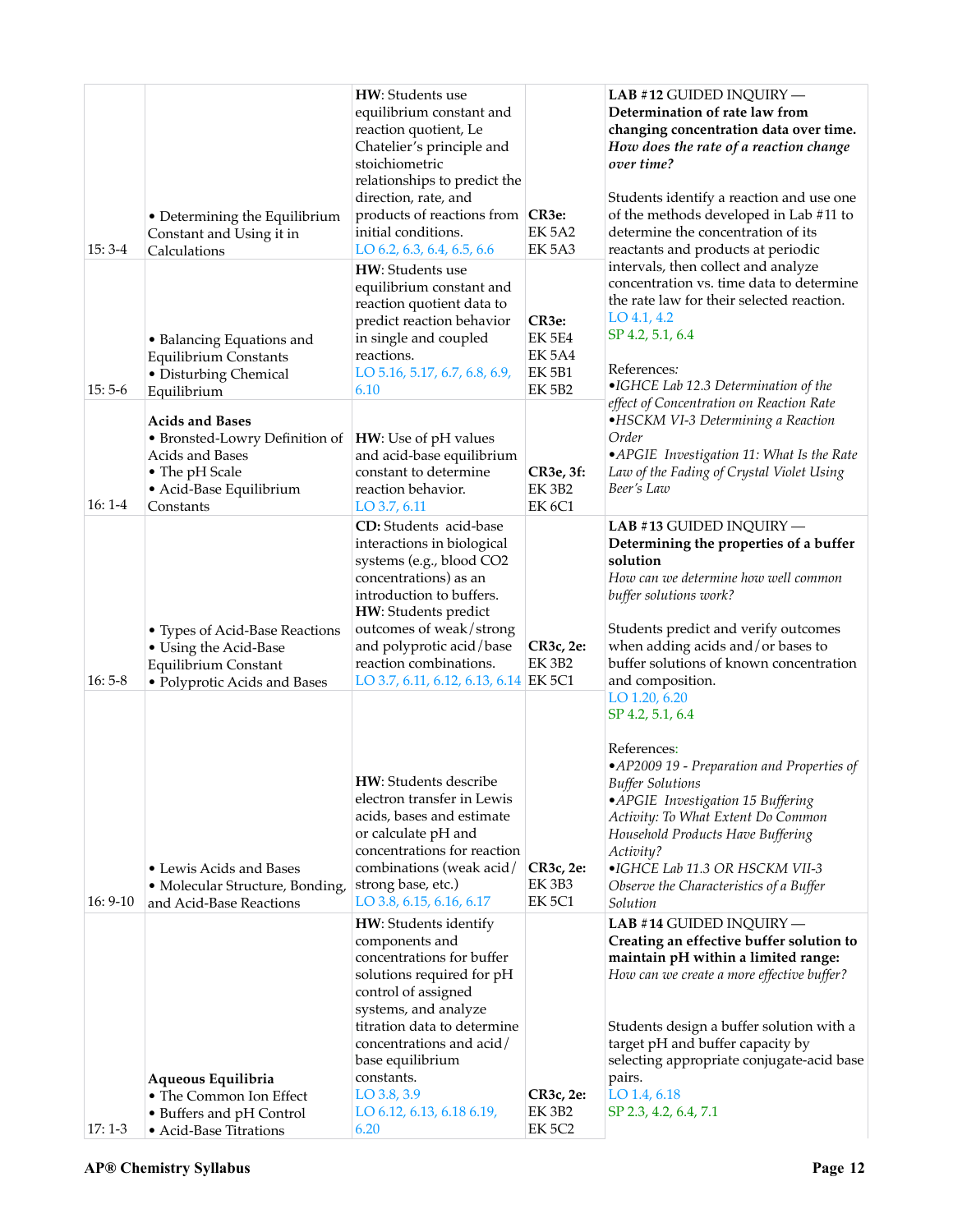| 17:4<br>$17:5-7$                            | • Solubility of Salts<br>• Precipitation Reactions<br>• Equilibria for Complex Ions         | HW: Students predict and<br>rank the solubility and<br>solution parameters of<br>common salts.<br>LO 6.21, 6.22<br>HW: Students predict salt<br>precipitation, enthalpy<br>change and entropy<br>change from acid/base<br>reaction data.<br>LO 6.22, 6.23, 6.24                             | CR3e:<br><b>EK 5C3</b><br>CR <sub>3e</sub> :<br>EK <sub>5C3</sub>  | References:<br>• APGIE Investigation 16 Buffer Design:<br>The Preparation and Testing of an Effective<br>Buffer: How Do Components influence a<br>Buffer's pH and Capacity?<br>•IGHCE Lab 13.2 Quantify the common ion<br>effect                                                                                      |
|---------------------------------------------|---------------------------------------------------------------------------------------------|---------------------------------------------------------------------------------------------------------------------------------------------------------------------------------------------------------------------------------------------------------------------------------------------|--------------------------------------------------------------------|-----------------------------------------------------------------------------------------------------------------------------------------------------------------------------------------------------------------------------------------------------------------------------------------------------------------------|
| <b>UNIT5</b><br><b>Big</b><br>Ideas 3,<br>5 | <b>Energy Transfer and</b><br><b>Electrochemical Potentials</b>                             | <b>Opportunity or Activity</b><br>achieving specific<br><b>Learning Objectives</b>                                                                                                                                                                                                          | CR met by<br>$LO$ in<br>session/<br>Lab                            | <b>Orbital Hybridization and Molecular</b><br>Orbitals<br><b>Valence Bond Theory</b>                                                                                                                                                                                                                                  |
| $18:1-3$                                    | <b>Entropy and Free Energy</b><br>• Spontaneity and Energy<br>Transfer                      | HW: Students must<br>determine whether<br>reactions are spontaneous<br>or not based on enthalpy<br>data.<br>LO 3.10, 3.11, 5.3                                                                                                                                                              | $CR3c,2e$ :<br><b>EK3C1</b><br>EK 3C2<br>EK 5A2<br><b>EK 5E1</b>   | LAB #15 GUIDED INQUIRY $-$<br>Creating standardized solution by<br>titration methods:<br>How does the initial concentration of an<br>acid-base solution affect the pH during a<br>titration?                                                                                                                          |
| $18:4-6$                                    | • Entropy (a microscopic<br>explanation)<br>• Entropy Measurement                           | <b>CD:</b> Students analyze<br>entropy increase or<br>decrease based on micro<br>state determinations for<br>simple systems, then<br>generalize their results for<br>chemical reactions.<br>HW: Students calculate<br>entropy changes using the<br>laws of thermodynamics.<br>LO 5.12, 5.13 | CR <sub>3e</sub> :<br><b>EK 5E1</b><br><b>EK 5E2</b>               | Students interpret results of acid-base<br>titrations of acids by a base to determine<br>the concentration and pK for the base or<br>acid and generate a standardized<br>solution.<br>LO 1.18, 1.20, 6.11, 6.12, 6.13<br>SP 1.1, 1.4, 2.3, 5.1, 6.3, 6.4<br>References:<br>• AP2009 #6 Standardization of of solution |
| 18:7                                        | • Gibbs Free Energy<br>• Identifying kinetic constraints LO 5.14, 5.15, 5.18, 6.25          | HW: Students calculate<br>entropy, enthalpy, Gibbs<br>free energy from reaction<br>data. Using STP tabular<br>values, they predict<br>reaction direction.                                                                                                                                   | CR3e:<br><b>EK 5E3</b><br><b>EK 5E4</b><br><b>EK 5E5</b><br>EK 5D1 | using primary standards<br>• APGIE Investigation 14 Acid-Base<br>Titration: How Do the Structure and the<br>Initial Concentration of an Acid and a Base<br>Influence the pH of the Result Solution<br>During a Titration?<br>• IGHCE Lab 11.4 Standardize a<br>Hydrochloric Acid Solution by Titration                |
| $19:1-3$                                    | <b>Electron Transfer Reactions</b><br>• Oxidation-Reduction<br>Reactions<br>• Voltaic Cells | HW: Students must<br>identify oxidation half-<br>reactions for a set of<br>typical electrolytic<br>solutions.<br>LO 3.12, 3.13                                                                                                                                                              | CR3c:<br>EK <sub>3C3</sub>                                         | LAB #16 GUIDED INQUIRY -<br>Create an electrochemical cell and<br>measure the effects of electrolysis on<br>common substances.<br>How do solutions generate electric current?                                                                                                                                         |
| $19:4-5$                                    | • Standard Electrochemical<br>Potentials<br>• Nonstandard Conditions                        | HW: Students calculate<br>electrochemical potentials<br>for standard and non-<br>standard conditions, given<br>cell components.<br>LO 3.12, 3.13                                                                                                                                            | CR <sub>3</sub> c:<br><b>EK 3C3</b>                                | Students identify target battery cell<br>criteria, design and build chemical (wet)<br>battery cells, and calibrate their output.<br>Students then use their batteries (or<br>commercial batteries) to observe the                                                                                                     |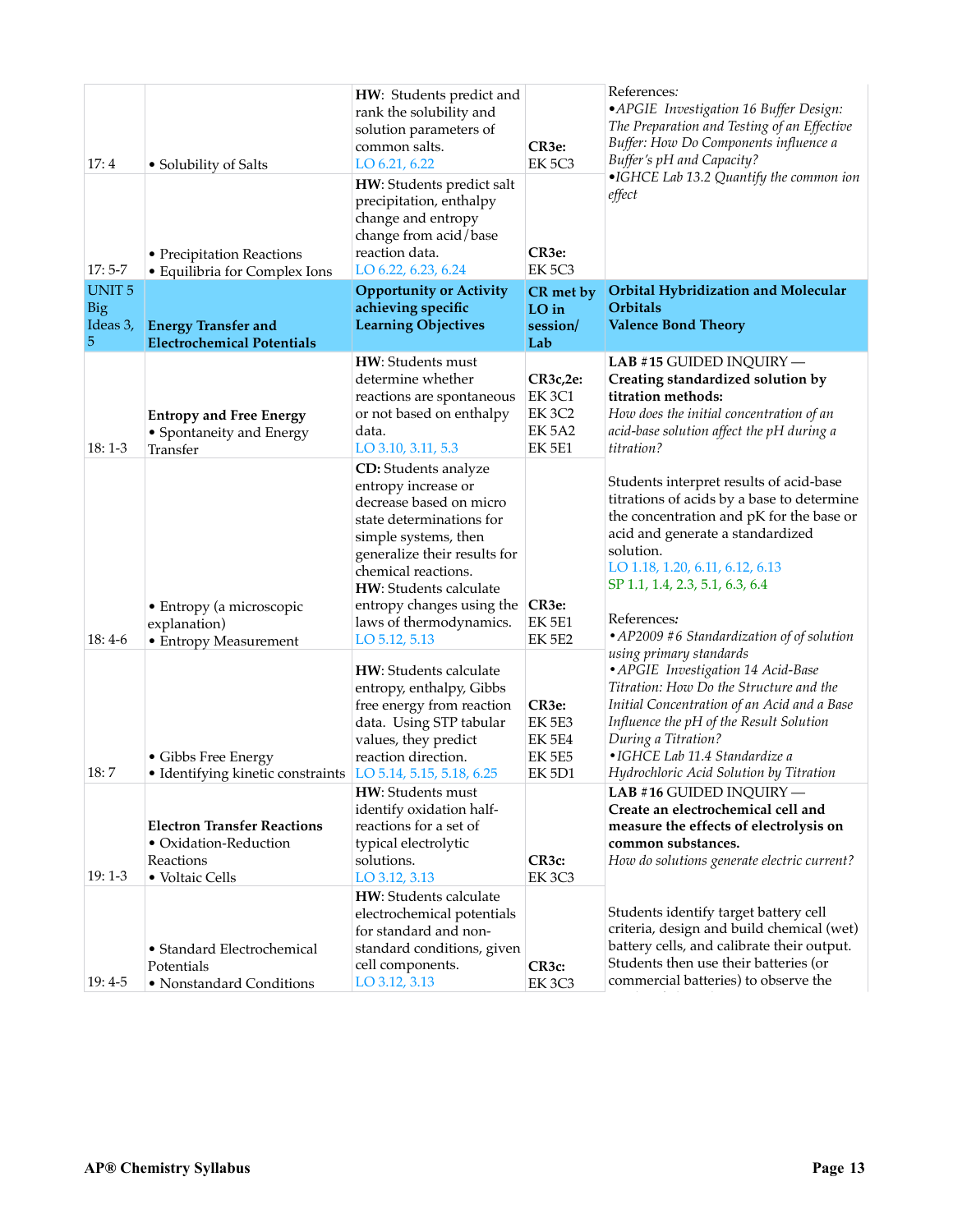| $19:6-8$          | • Electrochemistry and<br>Thermodynamics<br>• Electrolysis and Counting<br>Electrons                                                                                    | HW: Students use<br>electrolysis information to<br>determine current, molar<br>amounts and molecular<br>formula.<br>LO 3.12, 3.13                                                                                                                                | CR3c:<br><b>EK 3C3</b>                                                                       | results of electrolysis on common<br>molecules and rank results.<br>LO 3.12, 3.13<br>SP 3, 4, 5, 6<br>References<br>•AP2009 20 Determination of<br>Electrochemical Series<br>• AP2009 21 Measurements using<br>electrochemical cells and electroplating<br>•IGHCE Lab 16.1 OR HSCKM X-1 Produce<br>Hydrogen and Oxygen by Electrolysis of<br>Water<br>•IGHCE Lab 16.2 OR HSCKM X-2 Observe<br>the Electrochemical Oxidation of Iron<br>•IGHCE Lab 16.3 OR HSCKM X-3<br>Measure Electrode Potentials<br>•IGHCE Lab 16.4 Observe Energy<br><b>Transformation</b><br>·IGHCE Lab 6.5 OR HSCKM X-4 Build a<br>Voltaic Cell<br>•IGHCE Lab 16.6 Build a Battery |
|-------------------|-------------------------------------------------------------------------------------------------------------------------------------------------------------------------|------------------------------------------------------------------------------------------------------------------------------------------------------------------------------------------------------------------------------------------------------------------|----------------------------------------------------------------------------------------------|----------------------------------------------------------------------------------------------------------------------------------------------------------------------------------------------------------------------------------------------------------------------------------------------------------------------------------------------------------------------------------------------------------------------------------------------------------------------------------------------------------------------------------------------------------------------------------------------------------------------------------------------------------|
|                   | Practical application of<br><b>Chemical Concepts to</b>                                                                                                                 | <b>Opportunity or Activity</b><br>achieving key<br>Curriculum Requirement n to<br>#4                                                                                                                                                                             | $CR4$ --<br>Connectio<br>societal                                                            | <b>Coordinated Lab Exercises</b>                                                                                                                                                                                                                                                                                                                                                                                                                                                                                                                                                                                                                         |
|                   | Environment, Industry, and<br><b>Biology [Chapter 20 is always</b><br>taught; one or more of chapters<br>21-25 may be presented based                                   |                                                                                                                                                                                                                                                                  | and<br>technologi<br>cal                                                                     |                                                                                                                                                                                                                                                                                                                                                                                                                                                                                                                                                                                                                                                          |
| UNIT <sub>6</sub> | on current events, student<br>interest, and available time]                                                                                                             |                                                                                                                                                                                                                                                                  | component<br>S <sub>1</sub>                                                                  |                                                                                                                                                                                                                                                                                                                                                                                                                                                                                                                                                                                                                                                          |
|                   | <b>Environmental Chemistry</b><br>· Atmosphere: nitrogen,                                                                                                               | <b>Student Reports: Students</b><br>propose an experimental<br>research project to collect<br>and assess information<br>critical to current or recent<br>ballot initiatives affecting<br>the environment.<br>Students must identify the<br>data to be collected, |                                                                                              | LAB #17 GUIDED INQUIRY -<br>Determine the level of impurities in<br>water samples using gravimetric<br>analysis:<br>How pure is our water?<br>Students identify the situations that<br>submit well to gravimetric analysis, then                                                                                                                                                                                                                                                                                                                                                                                                                         |
| 20: All           | oxygen, ozone, CO2, methane<br>• Water resources: water<br>pollution<br>• Energy supply and demand,<br>fossil fuels, alternate energy<br>sources<br>• "Green Chemistry" | collection methods, data<br>reduction methods,<br>provide sample<br>calculations, and explain<br>the implications of a range<br>of results.<br>CR 4: LO will depend on<br>topic selected by student.                                                             | Students<br>relate<br>chemical<br>analysis<br>and<br>principles<br>to<br>emerging<br>issues. | use this method to determine<br>concentrations of components in a<br>solution by analyzing freshwater and<br>seawater samples.<br>LO 1.19, 2.10, 3.2, 3.3<br>SP 1.5, 2.2, 4.2, 5.1, 6.4, 7.1<br>• AP2009 16 Analytical Gravimetric<br>Determination<br>• APGIE Investigation 3: What Makes Hard                                                                                                                                                                                                                                                                                                                                                          |